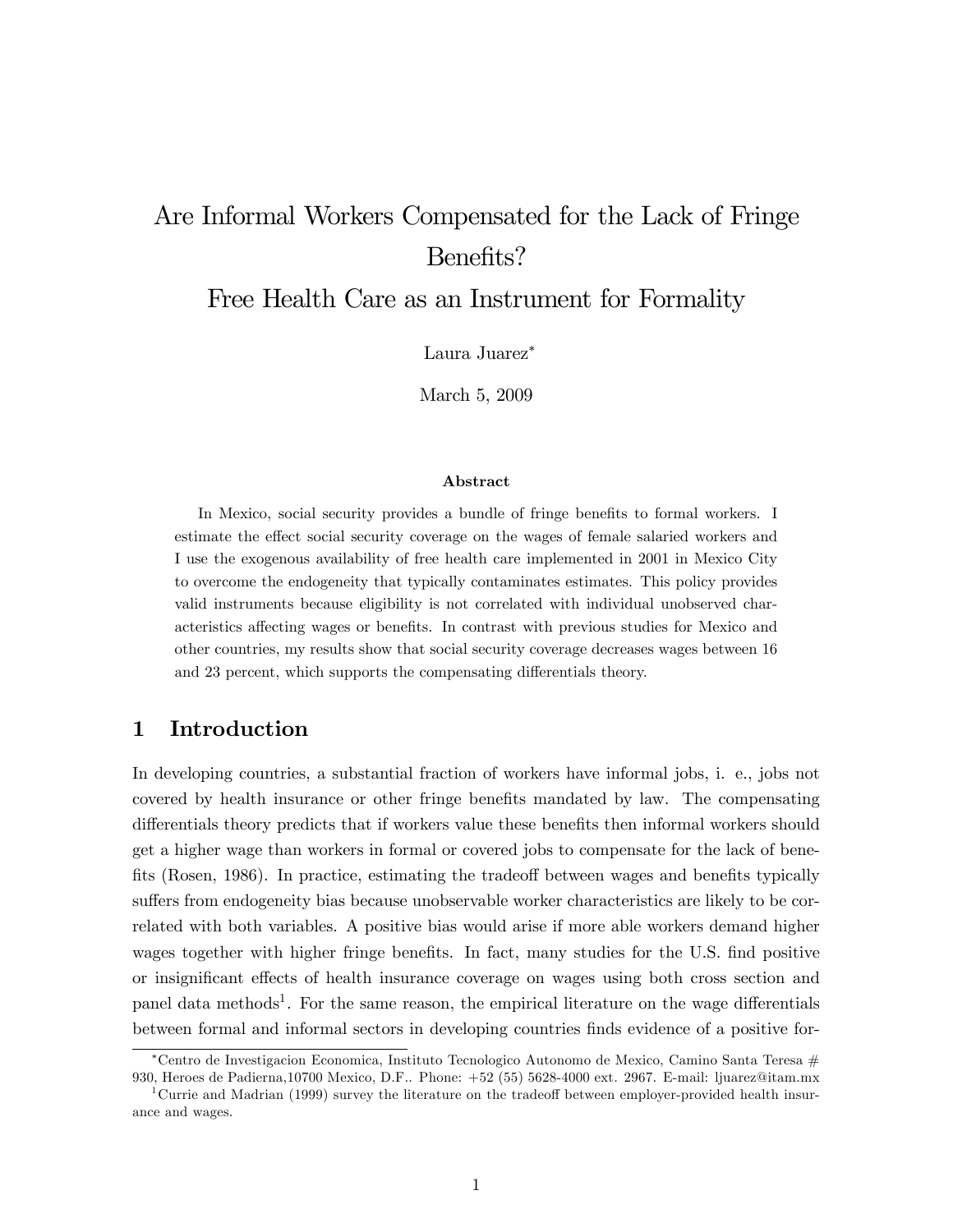mality premium (Funkhouser, 1999; Gong and Van Soest; 2002)<sup>2</sup>, even if in some studies this premium is not significant (Pratap and Quintin, 2006)

A potential strategy for estimating the compensating differentials for fringe benefits consistently is to find valid instruments for having those benefits. Olson (2002) estimates the wages foregone for employer-provided health insurance using husband's firm size and union status as variables that influence whether wives working full-time accept or decline health insurance coverage through their own jobs. The author does find evidence of a wage-benefits tradeoff but, as he also discusses, assortative mating could still bias his results.

To overcome endogeneity, this paper estimates the effect of formality, defined as social security coverage, on the wages of female salaried workers using the exogenous availability of free health care and prescription drugs implemented in 2001 in the part of Mexico City that belongs to the state of Distrito Federal (DF). Mexican law requires employers in the private sector to register their employees with Mexican Institute of Social Security (IMSS). Both employer and employee are required to pay contributions to the system, and in return the employee gets a bundle of fringe benefits, including access to public health care and retirement saving, among others. Thus, a difference with previous literature is that I am not able to estimate the compensating differential for a single benefit, but rather for the package of benefits provided by Mexican social security. Nevertheless, because health care is a substantial component of these benefits, the availability of state free health care should decrease the incentives to contribute to the system and make informal or uncovered jobs more attractive to some workers, affecting their choice of sector. This policy provides valid instruments because the only requirements to participate are to be at least 18 years old, which is the legal working age in Mexico, to have at least 3 years of residence in the state and to lack health insurance coverage. Thus, eligibility for the program is not correlated with individual unobserved characteristics that affect both wages and the choice of sector.

I use a sample of female salaried workers with at most high school education from the Mexican Urban Employment Survey (ENEU) for Mexico City, Guadalajara and Monterrey, which are the three largest cities in Mexico. The data covers the period 2000-2004, before and after the policy change. After 2001, free health care was available only to DF residents, and not to individuals living in Guadalajara, Monterrey or the part of Mexico City that belongs to the State of Mexico. Using interactions of DF residence with year dummies as instruments, I estimate a probit for the probability of having a formal job and then estimate

<sup>&</sup>lt;sup>2</sup>Studies that do find a negative formal premium usually compare self-employed workers with salaried workers or use a definition of informality based on firm size. These studies classify self-employed, family and domestic workers, as well as salaried workers in firms with five or fewer workers as informal. Independent professionals and salaried workers in firms with more than five employees are considered formal. (Marcoullier et al, 1997). Comparing the earnings of the self-employed, classified as informal, with those of salaried workers is misleading because they could include returns to risk, capital and entrepreneurship. On the other hand, even though firm size and compliance are positively correlated, a definition of informality based on firm size might be picking up the effect of the firm size on wages rather than the effect of informality per se. The positive effect of firm size on wages is well documented in the works of Brown and Medoff (1989), Schmidt and Zimmerman (1991) and Rebitzer and Robinson (1991), among others.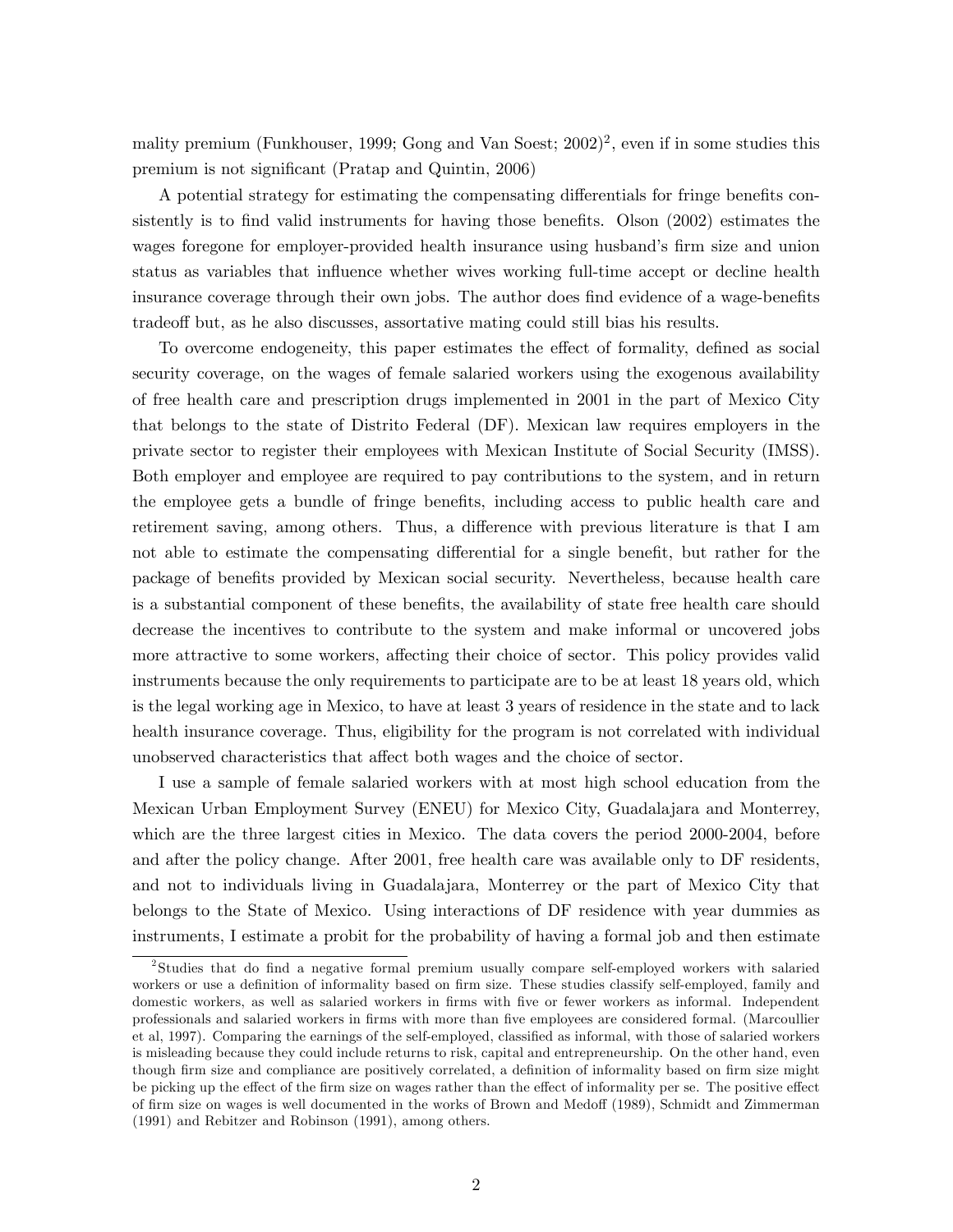the wage equation using two-stage least squares and the predicted probability as an instrument for formality. I also perform estimations for a subsample of female workers with at most secondary education and for those younger than 30.

My results show that being a DF resident after free health care was implemented has a negative and significant effect on the probability that a female salaried worker has social security coverage in her current job. A woman with at most high school education in DF is 4 to 9.7 percentage points less likely to have a formal job after the policy change. Regarding wages, not controlling for the endogeneity of social security coverage gives rise to a positive formal premium, as in other studies for developing countries. In contrast, my instrumental variables results show that female salaried workers in the formal sector earn between 16 and 23 percent less than similar workers in informal jobs.

Additional empirical checks show that the decrease in the probability of having a formal job in DF cannot be attributed to different trends in economic activity, or in female labor force participation, between cities. Moreover, I find no noticeable changes in the trend of these variables after the policy change in DF. Using supplementary data, I find that after the policy change women in DF have a significantly higher probability of having used health care at least once in a year. Conditioned on having used health services at least once, women in DF also have a significantly lower probability of having used IMSS health services most frequently and a significantly higher probability of having used other public health care. This evidence is consistent with women substituting IMSS health care with free state health care in DF.

The main contribution of this paper is showing that properly controlling for the endogeneity of fringe benefits gives rise to a negative formal premium, which supports the compensating differentials theory. In the Mexican context, this implies that informal salaried workers with low education are not necessarily worse off than their counterparts in the formal sector because they are being compensated for the lack of fringe benefits. This would contradict the view of the informal sector as a "waiting" or relatively disadvantaged sector. My results also add to the recent evidence on worker mobility and transition patterns between sectors, which suggest that the labor market in Mexico is relatively competitive (Maloney, 1999; Levy, 2008).

However, if individuals underestimate the probability of becoming disabled or if they are myopic when making intertemporal decisions, withdrawing from the current social security system could have negative consequences on their welfare in the future. As Levy (2008) points out, transitions between formal and informal employment imply, for example, that individuals are forced to save for retirement only part of their working lives, which undermines the government social objectives. So, even though universal access to health care could have positive effects on health outcomes, especially for individuals not participating in the labor market, my findings also suggest that weakening the link between contributions and benefits could lead to more non-compliance with the current labor and tax laws in Mexico.

This paper is organized as follows. Section 2 describes the Mexican social security system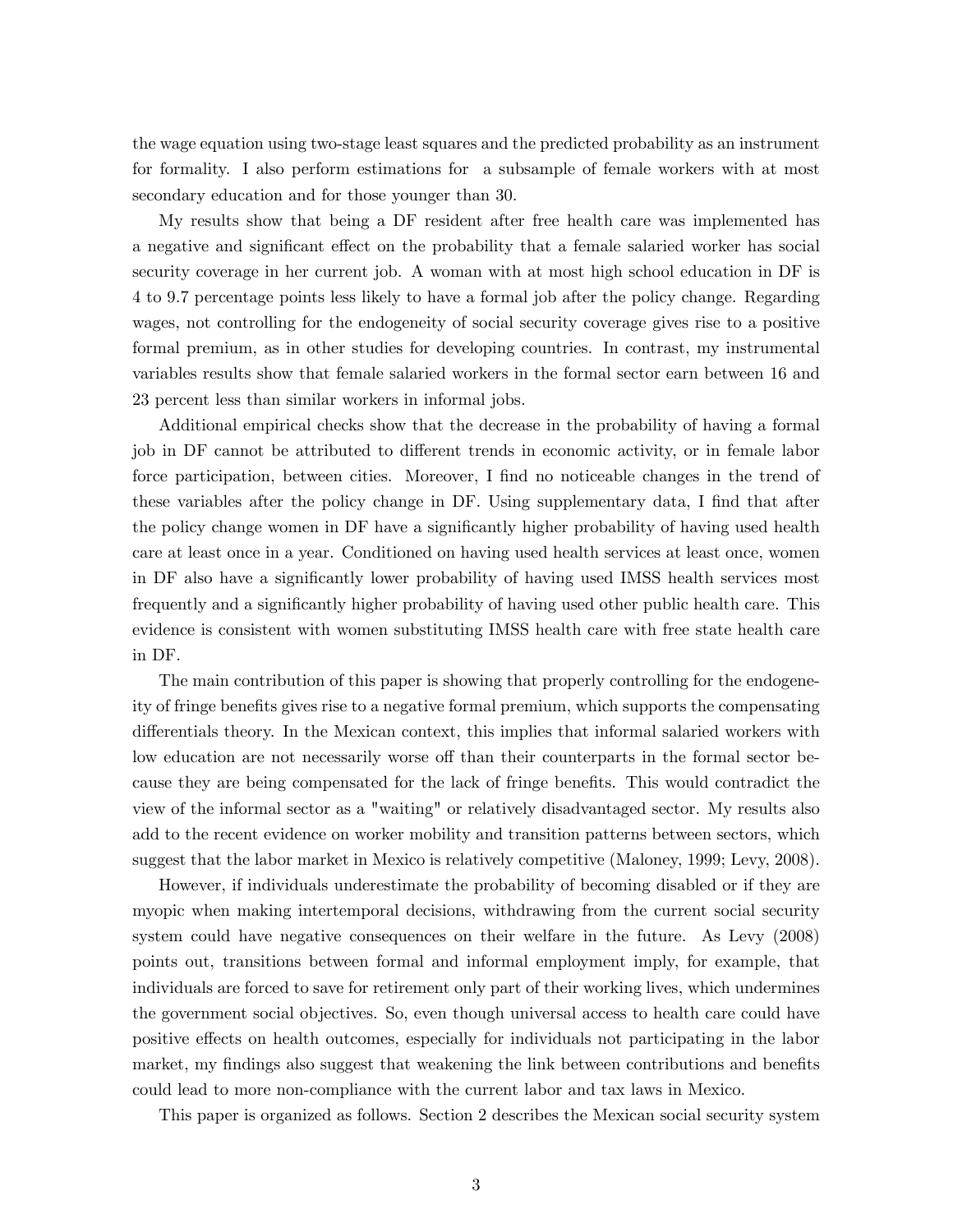and the DF program used to obtain valid instruments for the choice of sector. Section 3 presents the empirical strategy for estimating the e§ect of formality on wages and the instrumental variables procedure used in this paper. Section 4 describes the data and variables used in the estimation. Section 5 discusses the results. Section 6 presents some additional empirical checks and section 7 concludes.

# 2 Background: the Mexican Social Security System and the Free Health Care and Prescription Drugs Program

According to Mexican labor law, employers in the private sector must register their employees with Mexican Institute of Social Security (IMSS)<sup>3</sup>. Both employer and employee are required to pay contributions to the system, and in return the employee gets a blundle of fringe benefits including access to public health care, disability, work-risk and life insurance, retirement saving, child day care and housing loans. Federal employees are covered by a similar but separate system called Health and Social Security Institute for Government Employees (ISSSTE). Finally, a small proportion of salaried workers in the private sector get, in addition to IMSS benefits, other fringes, like private health insurance. As a large literature on informality documents, an important fraction of eligible private sector workers is not covered by IMSS (40 percent in my data).

The Free Health Care and Prescription Drugs Program (PSMMG) is a state program that provides free health care and medications to the population not covered by any type of health insurance in the DF part of Mexico City<sup>4</sup>. The program was created in June 2001. To qualify for the program, an individual must be at least 18 years old, must have at least 3 years of residence in DF, and must not be covered by IMSS, ISSSTE or any other type of health insurance. Individuals must enroll voluntarily to receive benefits and they can do so in any state hospital. No fee is paid for either enrollment or any of the medical services, regardless of the applicant's individual or household income. The program covers also the beneficiary's dependents, like her spouse or partner and her children. The only ways of losing the benefits from the program are by providing false information or getting a job covered by either IMSS or ISSSTE.

The benefits from this program are quite generous. The health services provided for free include vaccines, doctor visits, mental health services, lab services, dental and vision care, among others, and they must be provided in hospitals under the administration of the DF government. The program also provides the prescription drugs required by treatment at no cost to the beneficiary and explicitly includes those for the treatment of  $\text{HIV}^5$ .

<sup>3</sup>Unpaid family workers and non-salaried workers, like independent professionals, are not legally forced to register with the Social Security system.

<sup>4</sup>Proper Mexico City is called Distrito Federal (DF), which for government purposes is a state, but the metropolitan area of the city also includes some municipalities belonging to State of Mexico.

<sup>&</sup>lt;sup>5</sup>Before this program, some free health services were provided by the state hospitals, but they were restricted to emergency care and other 14 basic medical procedures. The patients would pay for medications and for any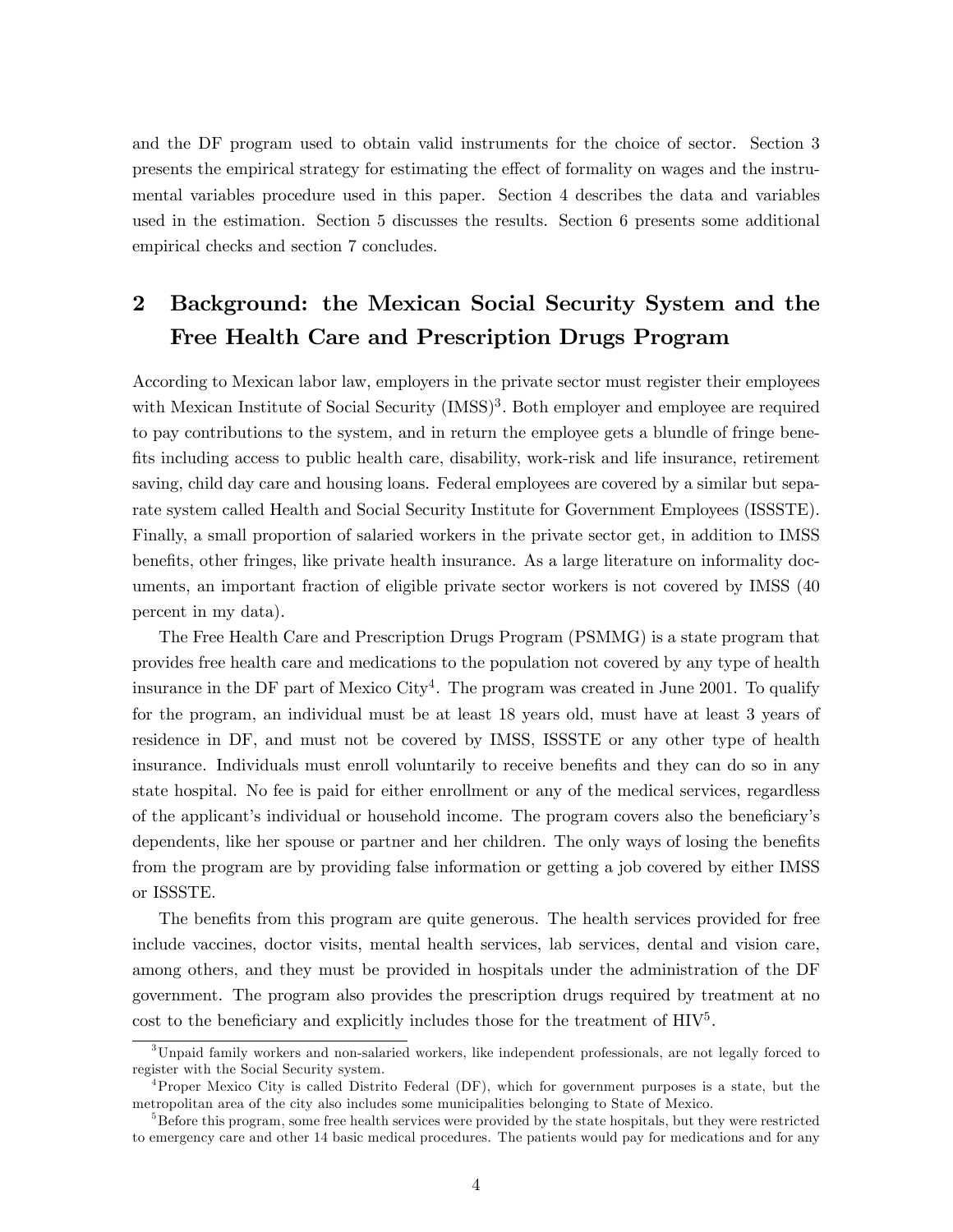Given that health care is a substantial component of the benefits linked to the employee's and employer's contributions to IMSS, the availability of free health care in DF should decrease the incentives to contribute to the social security system, thus decreasing the probability that a given worker has a formal job. The PSMMG provides valid instruments because eligibility for the program is not correlated with individual unobserved characteristics that affect both wages and the choice of sector.

## 3 Estimating the effect of formality on wages

To measure the effect of social social security coverage on the wages of salaried workers, one could estimate the following equation:

$$
\log wage = \delta_1 + \alpha_1 formal + X\beta_1 + u_1 \tag{1}
$$

where the dependent variable is the logarithm of the hourly wage, *formal* is a dummy variable equal to one if the worker has social security coverage in her current job and  $X$  is a vector of individual characteristics. By assumption,  $u_1$  has zero mean and it is not correlated with X. However, estimating  $\alpha_1$  consistently with OLS is problematic because  $u_1$  is potentially correlated with formal. Workers choose whether to have a formal job, and receive the bundle of fringe benefits associated with it, according to their unobservable characteristics, like ability. In fact, if ability is positively correlated with formal, i.e. more able workers earn higher wages and also choose jobs covered by social security, then OLS would tend to overestimate the effect of formality on wages. Most previous work, both on compensating differentials and on the effect of formality on wages, suffers from this endogeneity, especially because in most cases it is very difficult to find instruments that affect the choice of sector or benefits, but not wages directly. Suppose z contains valid instruments for  $formal$ , that is, z can be properly excluded from equation (1), it is partially correlated with having a formal job and it is not correlated with  $u_1$ .

An instrumental variables procedure<sup>6</sup> that exploits the binary nature of the endogenous explanatory variable consists in estimating the probability of having a formal job with a probit :

$$
Prob(formal = 1|X, z) = \Phi(\delta_2 + X\beta_2 + z\gamma)
$$
\n(2)

and then estimating equation  $(1)$  by two-stage least squares  $(2SLS)$  using the fitted probabilities from  $(2)$  as an instrument for *formal*. This IV estimator is consistent and asymptotically normal, and it does not require the probit to be the correct specification for equation (2). The 2SLS standard errors and test statistics are asymptotically valid, and they can be corrected for heteroskedasticity and serial correlation. Without valid instruments that are

additional care.

<sup>&</sup>lt;sup>6</sup>The description of the procedure is taken from Wooldridge  $(2002)$ .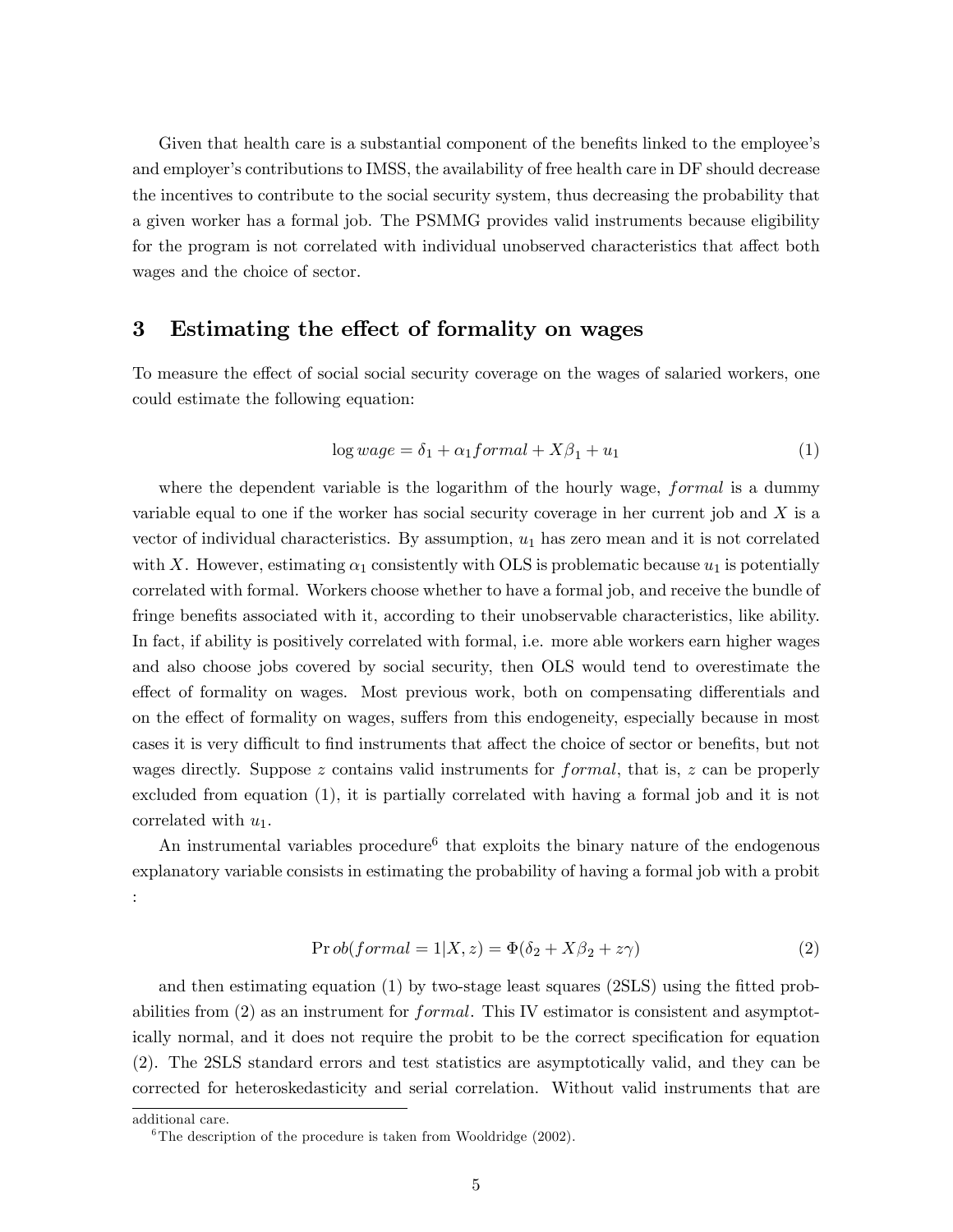actually excluded from equation (1), identification would rest entirely on the nonlinearity of the probit model. As discussed in the previous section, I use the exogenous availability of free health care in DF after 2001 to generate instruments for formal.

#### 4 Data and empirical specification

This paper uses quarterly data from Mexicoís National Urban Employment Survey (ENEU), which is a panel that covers 38 cities in the country. Each individual is followed for a maximum of Öve quarters and the information collected refers to the previous week. I use a sample of female salaried workers 18 to 60 years old in the three largest cities in Mexico: Mexico City, Guadalajara and Monterrey. Government workers are excluded from the analysis. My data covers the period 2000-2004. After the second semester of 2001, individuals not covered by social security in DF were eligible for free health care and prescriptions drugs, whereas individuals Guadalajara, Monterrey and the part of Mexico City that belongs to State of Mexico were not. Observations in Guadalajara and Monterrey act as controls because they are in cities similar to DF, but in the northern part of Mexico, and observations in State of Mexico, but still within the metro area of Mexico City, further control for any specific regional effects.

Female workers with relatively low education are more likely to respond to this free health care policy by changing their IMSS coverage for several reasons. First, some of IMSS benefits depend on the accumulated time of enrollment in the system. Women have a higher risk of leaving both formal employment and the labor force due to family reasons, so they have a higher risk of not accumulating enough time to receive these benefits, so they might value them less. Second, workers with high education might not respond to the policy change because for them it is difficult to find suitable jobs in the informal sector, whereas workers with lower educational levels might actually find jobs with similar characteristics in both sectors. In addition, workers with high education can also afford private health insurance, and they might not be willing to substitute between private and public care. In fact, using administrative IMSS records, Levy (2008) Önds that low-wage workers enter and exit the formal sector more often than high-wage workers.

I also perform estimations for a subsample of female salaried workers with at most secondary education and for those who are at most 30 years old. Younger workers are relatively healthy, so they might value health benefits less. These workers might also value wages today more than pension benefits tomorrow, because retirement seems farther away for them.

Figure 1 shows the fraction of female salaried workers in my sample who have jobs covered by social security in DF and outside of DF (Guadalajara, Monterrey and the State of Mexico part of Mexico City) during the period 2000-2004. The group of workers living outside of DF has formal participation rates that stayed more or less constant around 60 percent during this period. The fraction of female salaried workers covered by Social Security in DF oscillates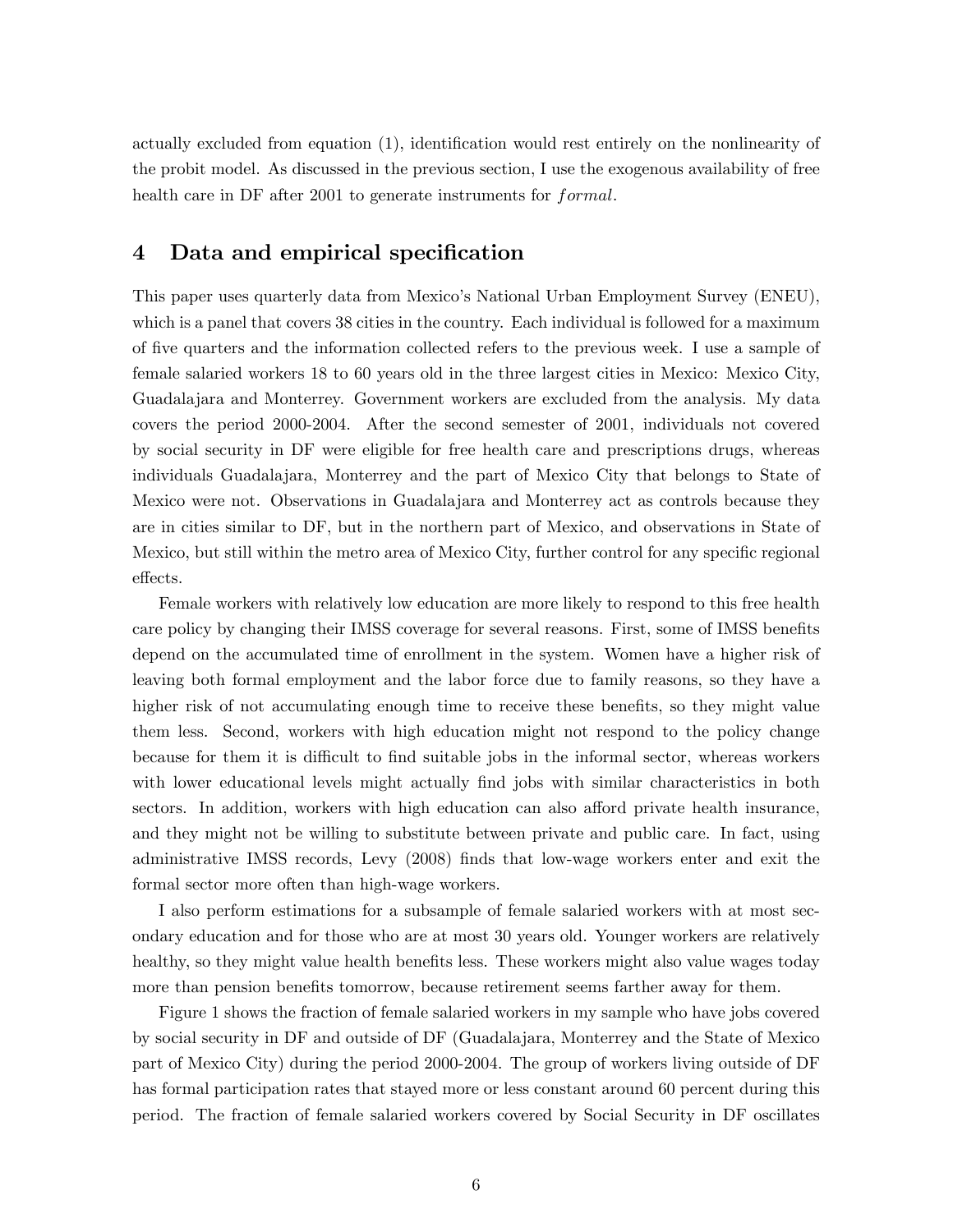between 55 and 60 percent until the end of 2002. After that, one and a half years after free health care was first announced in DF, the proportion of formal workers in DF falls sharply. This preliminary evidence suggests that free health care availability in DF might have decreased the fraction of female workers with social security coverage. Figure 1 also suggests that the response to the program was not immediate, probably because individuals wait to see how the program actually works before deciding to switch sectors<sup>7</sup>.

For my estimations, I calculate real hourly wages in 2002 pesos as monthly labor earnings, divided by the monthly hours worked and the average consumer price index for the corresponding quarter. The independent variables included in the probit and logwage equations are age, years of schooling, number of children younger than 3 years old, children 3-5 years old, and children 5-12 years old, number of adults age 18 and older and number of adults age 70 and older in the household; dummies for married, head of household, firm size, occupation, industry, year, and city. The key independent variable in the logwage regression is formal, a dummy equal to one if the individual has IMSS coverage in her current job. The instruments are the interactions of the DF dummy with the year dummies (for instance,  $DF \times 2001$ ), Monterrey is the excluded category and I also control for Guadalajara-year and State of Mexico-year interactions. Because ENEU is a panel, standard errors are clustered at the individual level.

Table 1 shows the mean and standard errors of the variables used in the estimation for female salaried workers in DF, State of Mexico, Guadalajara and Monterrey, before the policy change. In DF, about 57 percent of female salaried workers have IMSS coverage before 2001. Both Guadalajara and Monterrey have a higher fraction of similar workers in covered jobs, but the difference is the largest between Monterrey and DF. The mean hourly wage in DF is 15.96 pesos, which is higher than in State of Mexico, very similar compared to Guadalajara, but lower than in Monterrey (18.15 pesos). Female workers seem to be a little bit older, more likely to be married and to be heads of household in DF than in Guadalajara and Monterrey. Women in DF and State of Mexico seem to be quite similar in those characteristics. About 37 percent of female salaried workers in DF are in Örms with 5 employees or less, which is higher than in State of Mexico or Monterrey, but similar that in Guadalajara. Women in the three cities have on average about 9 years of schooling which corresponds to having completed secondary education.

Table 2 shows the results of differences-in-means tests between female workers in DF and outside of DF before the policy change. Although most of the differences are significant, except for the real hourly wage, they are small. Thus, female salaried workers in control cities are not very different, at least in those observed characteristics, from those living in DF. In any case, as described before, I explicitly control for many of these observed characteristics in all my estimations.

<sup>7</sup> In Mexico, switching between a formal and informal job not necessarily means changing employer. An individual could continue working in her same job, but just drop out of the Social Security system. In my data, I can identify whether workers changed their coverage but not whether they changed jobs.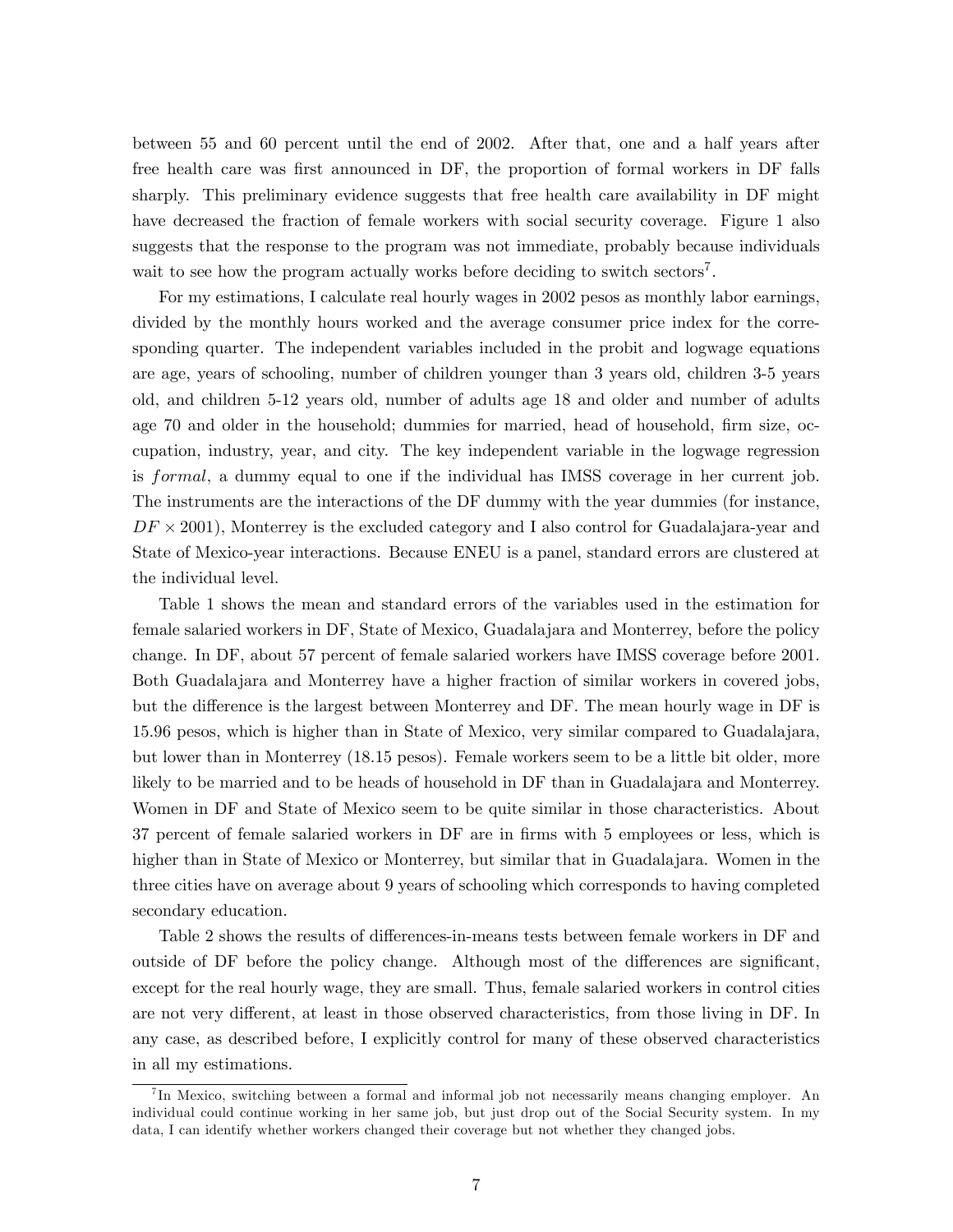#### 5 Results

Table 3 reports the probit effects of free health care availability in DF on the probability of having a formal job. The top panel shows the results obtained using an after dummy, equal to one after June 2001, and the bottom panel shows the results obtained using cityyear interactions. All effects are calculated at the mean of independent variables<sup>8</sup>. The top panel shows that, compared to Monterrey, female salaried workers with at most high school education in DF are 4.7 percentage points less likely to have a formal job after June 2001, and this effect is significant at 1 percent. Female workers with at most secondary education and those younger than 30 are 6.7 and 5.4 percentage points less likely to have a formal job in DF after the policy change. In contrast, the effects for similar workers in Guadalajara and State of Mexico after June 2001 are small and not significant.

The results for the city-year interactions in the bottom panel of Table 3 tell a similar story. The DF-year interactions are all negative and significant at conventional levels after 2001, and they seem to be larger in later years. For female workers with at most high school education being a DF resident in 2001, very shortly after free health care was made available, decreases the probability of having a formal job by 3 percentage points, but being a DF resident in 2002, 2003 and 2004 decreases the probability of having a formal job by 4.3, 9.7 and 9.4 percentage points, respectively. For 2004, this decrease amounts to 16 percent of the probability of having a formal job. A similar pattern is observed for the subsample of women with at most secondary education and women younger than 30 in DF, but some effects are larger in absolute value, especially in 2003 and 2004, as would be expected for working women who are relatively young and have even lower education levels. Female salaried workers with at most secondary education (9 years of schooling) are between 19 and 26 percent less likely to have a formal job if they are in DF in 2003 and 2004. Finally, working women who are younger than 30 are 11 percent less likely to have a formal job in 2003 and 20 percent in 2004. So, the availability of free health care in DF seems to have effectively decreased the probability of having a job covered by social security. Most of the Guadalajara-year and State-of-Mexico-year interactions are small in magnitude and not significant. So, in the years following the policy change in DF, workers in Guadalajara and State of Mexico did not experience a significant city-specific change in the probability of having a formal job compared to those in Monterrey, the excluded category. An exception are the effects for State of Mexico in 2003 and 2004 in the first column, which are negative and significant, but about half the size of those estimated for DF. A possible explanation for this is that some workers living in State of Mexico have the possibility of cheating and participating in the program, even though they are not eligible for it. Excluding the State of Mexico observations from the estimation does not change the main results, but only slightly strengthens the negative effects of being

<sup>&</sup>lt;sup>8</sup>These effects are calculated as  $[Prob(formal = 1]city = 1, t = 1, \overline{X})$  –  $Prob(formal = 1]city = 1, t = 1, \overline{X})$  $[0,\bar{X}] - [Prob(formal = 1]city = 0, t = 1, \bar{X}) - Prob(formal = 1]city = 0, t = 0, \bar{X}]$  where city={DF, Guadalajara, State of Mexico} and t={after, years 2001-2004}.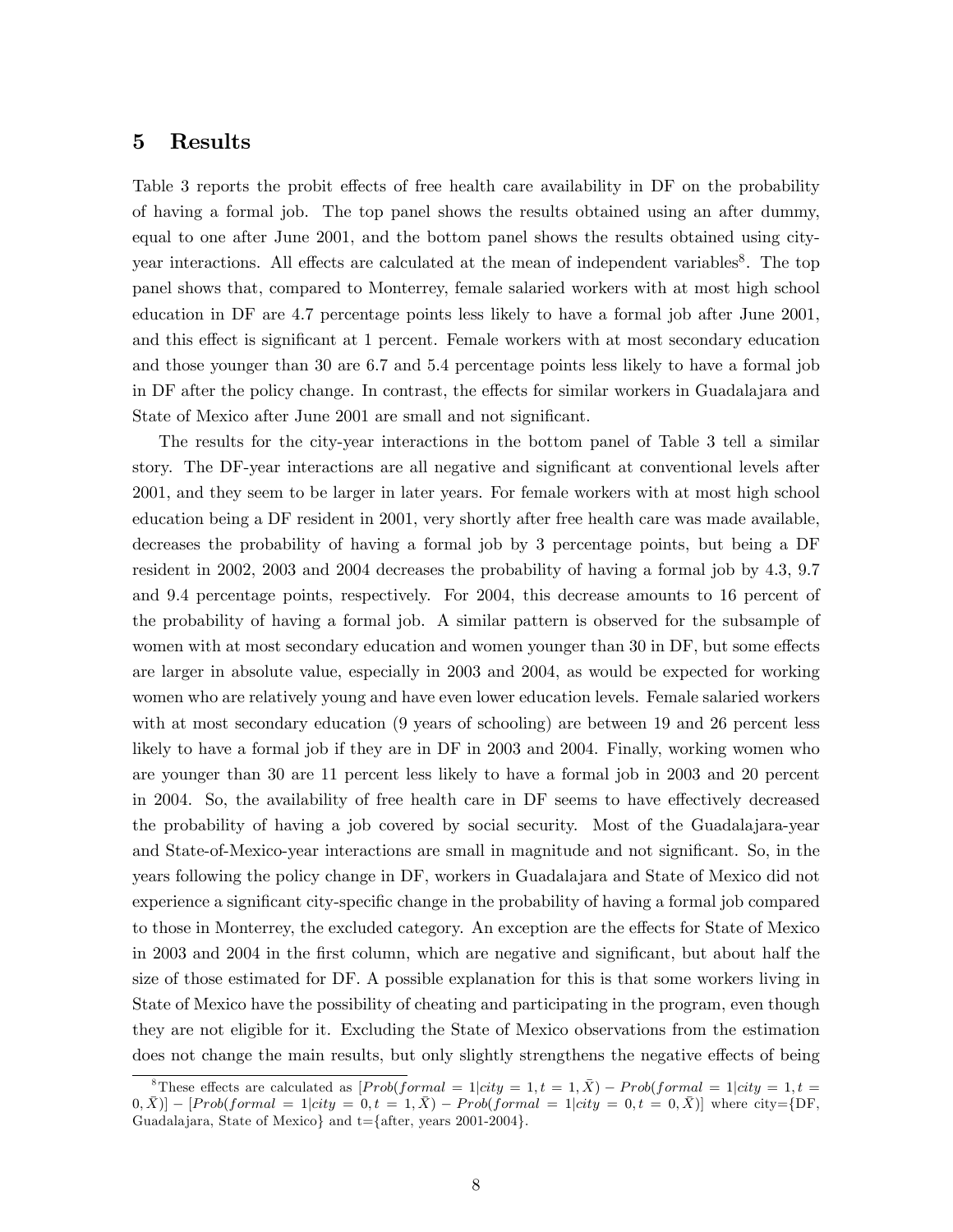in DF after the policy change on the probability of having a formal  $job^9$ .

Table 4 shows the effect of formality on wages estimated by pooled OLS, first-differences and by instrumental variables. The first two rows do not control for the endogeneity of sector choice and show that, as obtained by previous work, workers in jobs covered by social security earn about 10 percent more than workers in uncovered jobs. This would contradict the compensating differentials theory because it implies that formal workers receive both higher fringe benefits and higher wages. The third row shows the results from a 2SLS estimation, using the predicted probability of having a formal job for each observation as an instrument for formality. In contrast to the results using pooled OLS and first-differences, the effects of formality on wages estimated by this IV procedure are negative and significant. Social security coverage decreases wages by 22 percent for female salaried workers with at most high school education; by 23 percent for women with at most secondary education and by 16 percent for women younger than 30. The last row in Table 3 shows the first-stage coefficient for the instrument  $\hat{P}$ , the predicted probability of having a formal job obtained from the probit estimation. As expected, this Ötted probability has a positive partial correlation with the endogenous variable and it is significant at 1 percent in all cases.

My findings show that pooled OLS and first-differences suffer from positive endogeneity bias, as would be expected if ability is positively correlated with wages and social security coverage. Once the endogeneity is controlled for, I find that female salaried workers in formal jobs earn between 16 to 23 percent less than women in uncovered or informal jobs, as the compensating differentials theory predicts. Olson (2002) estimates that married women in the U.S. forego approximately between 10 and 20 percent of wages in exchange for employerprovided health insurance. My IV estimates are similar in magnitude, but a key difference is that I cannot separate health insurance from other benefits that formal workers receive by contributing to the Social Security system. Taking this into account, my estimated wagebenefits tradeoff might seem low. However, some of these benefits are provided directly by the government and actual quality of services could lower the worker's valuation of the whole bundle.

Another implication of my results is that female salaried workers with relatively low education are not necessarily worse off in the informal sector than their counterparts in the formal sector, because they are being compensated for the lack of fringe benefits. However, leaving the quality of benefits aside for a moment, informal workers are not being forced to save for retirement and they are also not protected against certain risks, at least not through their jobs. If individuals underestimate the probability of becoming disabled or if they are myopic when making intertemporal decisions, withdrawing from the current social security system could have negative consequences on their welfare in the future. Finally, an increase in informality, due to a weakening of the link between benefits an contributions, could also imply lower tax compliance.

<sup>&</sup>lt;sup>9</sup>These results are not shown, but they are available upon request.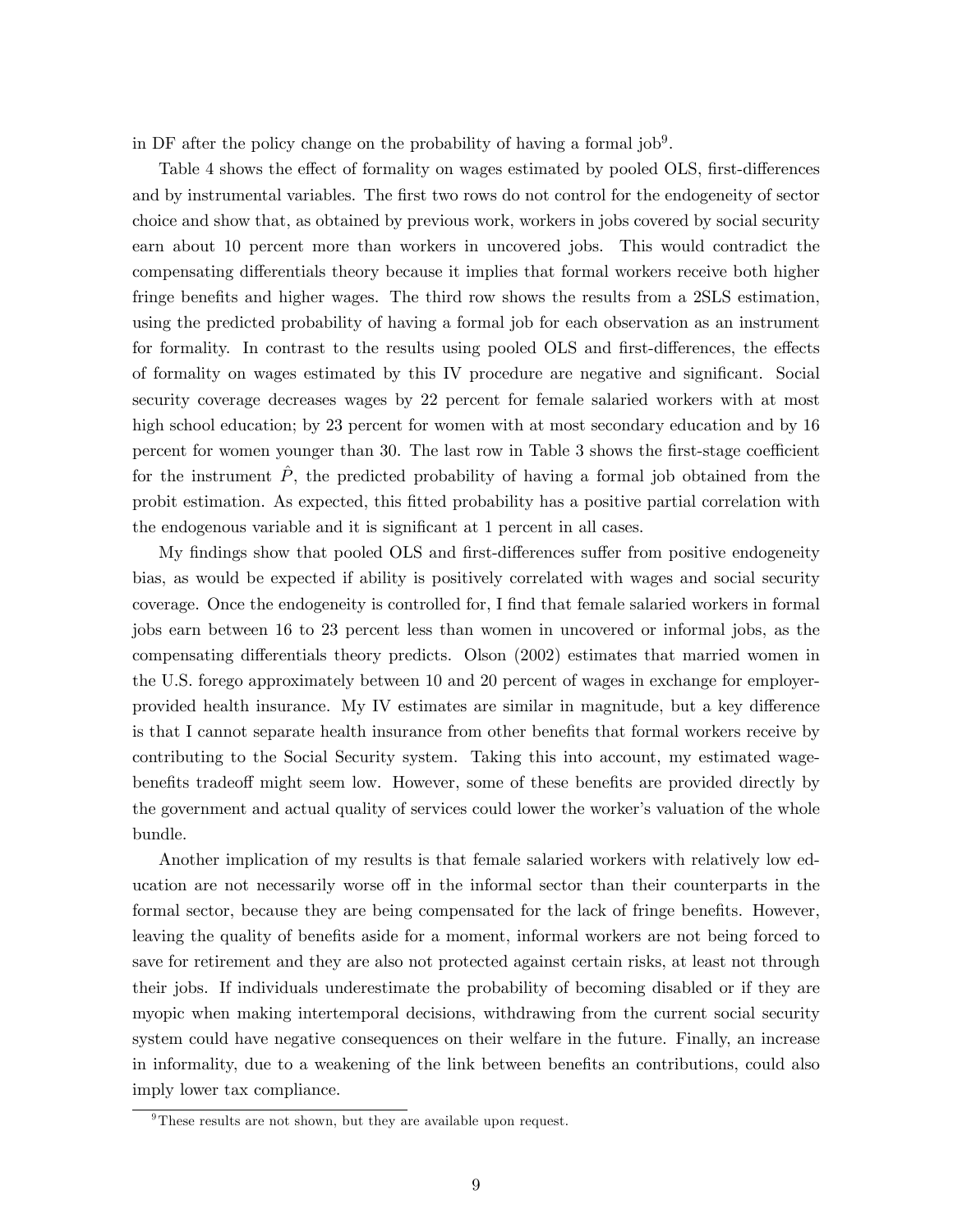#### 6 Additional Empirical Checks

First, I check whether different trends in economic activity or female labor force participation between the control cities and DF could explain the sharp decrease in formality observed in DF after 2001. Figure 2 plots the unemployment rate for DF and the control cities from the first quarter of 1993 to the third quarter of  $2004^{10}$ . The unemployment rate follows very similar trends in both DF and outside of DF throughout the period, and also after the policy change.

Figure 3 shows the labor force participation for women with at most high school education in and ouside of DF, calculated with my data, from the first quarter of 2000 to the third quarter of 2004. The female labor force participation in both groups move together over time and no drastic change ocurred even after the policy was in place. This is not surprising given that the access to free health care in DF is not conditioned on employment. Both working and non-working women are eligible for the program, so even though informal jobs became more attractive than formal jobs, work did not become more or less attractive in DF.

Thus, I conclude that the sharp decrease in the fraction of female salaried workers in formal jobs after 2001 cannot be explained by differences in the economic activity or female labor force participation between cities.

It is worth mentioning that in 2002 the federal government started Seguro Popular, a program that provides low-cost health care access to the population not insured through their jobs. Unlike PSMMG, this federal program is supposed to charge an annual family fee that increases with household income<sup>11</sup> and, for it to be implemented in a given state, the local government must sign an agreement with the federal government. This parallel program does not contaminate my results because it had not started operating in the states where my control cities are located for most of the period covered by my data<sup>12</sup>. In addition, Seguro Popular had not started operating in DF by 2004, because the state government rejected it<sup>13</sup>, even though that would allow covering some of the health expenses with additional federal money<sup>14</sup> and providing services in federal hospitals as well.

To perform some additional checks, I use the Employment and Social Security Supplement

 $10$ The unemployment rate data is taken from the Mexican Central Bank (Banco de Mexico, www.banxico.org.mx).

 $11$  Households in the first two income deciles are not required to pay. The premiums paid by households in higher income deciles range from 64 to 1000 USD per year.

<sup>&</sup>lt;sup>12</sup>Those states are Jalisco (Guadalajara), State of Mexico and Nuevo Leon (Monterrey). According to the 2004 Seguro Popular Report, Jalisco signed the agreement in December 2003, State of Mexico in January 2004 and Nuevo Leon in June 2004. In that same report, an early trial of the program in Öve states in 2002 is mentioned and Jalisco is among them. Even though the report provides no details on this trial, I suspect it was very small compared to the later expansion of the program. My results in Table 3 confirm this because I find no significant city-after or city-year effects for Guadalajara.

<sup>&</sup>lt;sup>13</sup>The DF government rejected Seguro Popular because the PSMMG was already operating and also because it did not agree on charging any premiums or fees for the provision of health services.

<sup>&</sup>lt;sup>14</sup>The PSMMG is financed with the resources from Branch 33 (Ramo 33) of the Federal Budget, which are resources that the federal government transfers to the state governments to finance expenditures on education, health, infrastructure and public safety.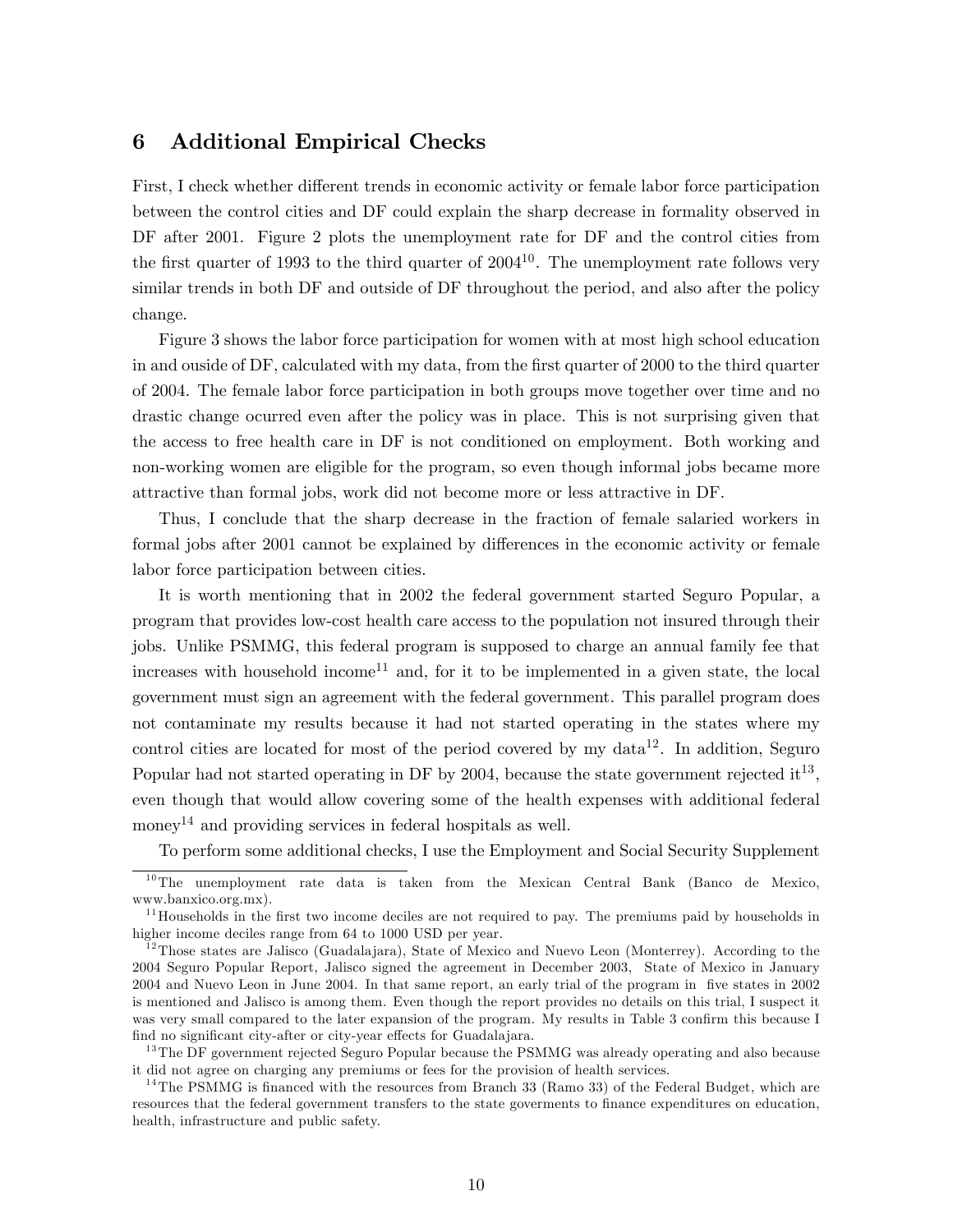(ENESS) to the ENEU data, collected in 2000 and 2004. This survey has a few more detailed questions on social security coverage, and health care use during the previous year.

First, I separately estimate the probability of having social security coverage in her current job for female salaried workers who are already covered by IMSS as dependents, either as spouse or child of an IMSS holder, and those who are not. In my main estimations in section 5, I do not distinguish between these two groups because I did not want to introduce sample selection biases, but I would expect women who are already covered by IMSS as dependents not to respond to the policy. In fact, I find that living in DF in 2004 has a small and not significant effect on the probability that female salaried workers who are already covered as dependents have IMSS coverage through their own jobs, and a negative and significant effect for those who are not covered as dependents<sup>15</sup>.

Using ENESS, I also estimate a probit for having used health care at least once in the previous year, and a multinomial logit for the type of health care most frequently used, conditional on having used health services at least once. The availability of free health care in DF hospitals should have a positive effect on the probability that a given woman uses health care services at least once during the previous year and, if the program effectively decreased the probability of having IMSS coverage, as shown in the previous section, it should also decrease the probability of IMSS being the type of health most frequently used. The first column of Table 5 shows that female salaried workers in DF in 2004, 3 years after the policy started, have a 30 percent (0.199/0.665) higher probability of having used health care services at least once in the last 12 months, whereas the effects for similar workers in Guadalajara and State of Mexico are small and not significant. The last 3 columns of Table 5 show the marginal effects for the multinomial logit on the type of health care most frequently used. Being a DF resident in 2004 has a negative but not significant effect on using private health care. The effects of being in Guadalajara and State of Mexico in 2004 on private health care use are larger, but only significant for Guadalajara, so the program does not seem to have decreased private health care use signiÖcantly in DF. As would be expected, being a DF resident in 2004 has a negative effect, significant at 10 percent, on using IMSS services, which is at least 1.6 times the negative, but not significant, effects obtained for Guadalajara and State of Mexico. Finally, being in DF in 2004 has a positive effect, significant at 10 percent, on using other public health care, which excludes ISSSTE, but includes Pemex, military and state health services. The program should increase the use of state health services in DF, because they are free. However, in these data, I cannot separate the use of state health services from the other public health services that are grouped together under this category. The evidence is modest, but it suggests that the policy indeed decreased the use of IMSS and increased the use of other public health care in DF, as would be expected.

 $15$ These results are not shown but they are available upon request.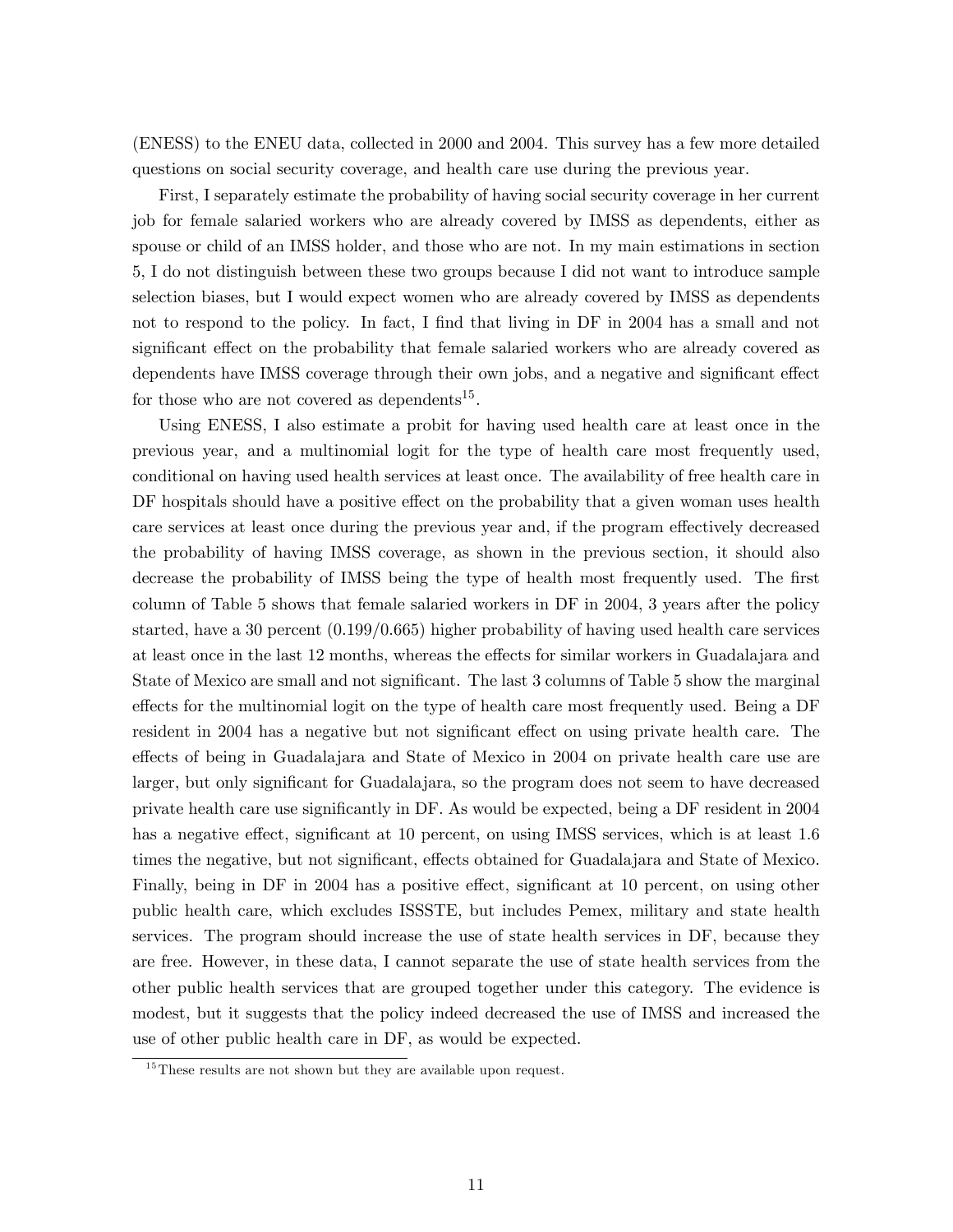#### 7 Conclusions

This paper estimates the effect of formality, defined as social security coverage, on the wages of female salaried workers. I overcome the endogeneity that typically contaminates estimates by using the exogenous availability of free health care and prescription drugs implemented in 2001 in DF. My results show that being a DF resident after free health care was implemented has a negative an significant effect on the probability that a female salaried worker has social security coverage in her current job. A woman with at most high school education in DF is about 16 percent less likely to have a formal job after the policy change. Additional empirical checks show that this effect cannot be attributed to differences in the economic activity or labor force participation trends between DF and other cities unaffected by the policy.

Regarding wages, not controlling for the endogeneity of social security coverage gives rise to a positive formal premium as in other studies for developing countries. In contrast, my instrumental variables results show that female salaried workers in the formal sector earn between 16 to 23 percent less than female workers in jobs not covered by social security.

The main contribution of this paper is showing that workers who receive higher fringe benefits are paid a lower wage, which supports the compensating differentials theory. In the Mexican context, my results also imply that informal salaried workers are not necessarily worse off than their counterparts in the formal sector, because they get less benefits, but also higher wages to compensate for them. However, opting out of social security could make informal workers worse off in the future, because the current system bundles health care with disability insurance and retirement savings, among other benefits. As Levy (2008) points out, transitions between formal and informal employment imply, for example, that individuals are forced to save for retirement only part of their working lives, which undermines the government social objectives. Another implication of my results is that weakening the link between contributions and benefits could go against the efforts of increasing labor law and tax compliance in Mexico.

### References

- [1] Brown, C. and Medoff, J., 1989, "The employer size-wage effect", Journal of Political Economy, v97, 5: 1027-1059.
- [2] Currie, J. and Madrian, B., 1999, "Health, Health Insurance and the Labor Market," in Handbook of Labor Economics, vol. 3C, ed. by O. Ashenfelter and D. Card, Elsevier, pp. 3309-3406.
- [3] Funkhouser, E., 1996, "The urban informal sector in Central America: household survey evidence", World Development, v24, 11:1737-1751.
- [4] Gong, X. and Van Soest, A., 2002, "Wage differentials and mobility in the urban labour market: a panel data analysis for Mexico", Labour Economics, v9: 513-529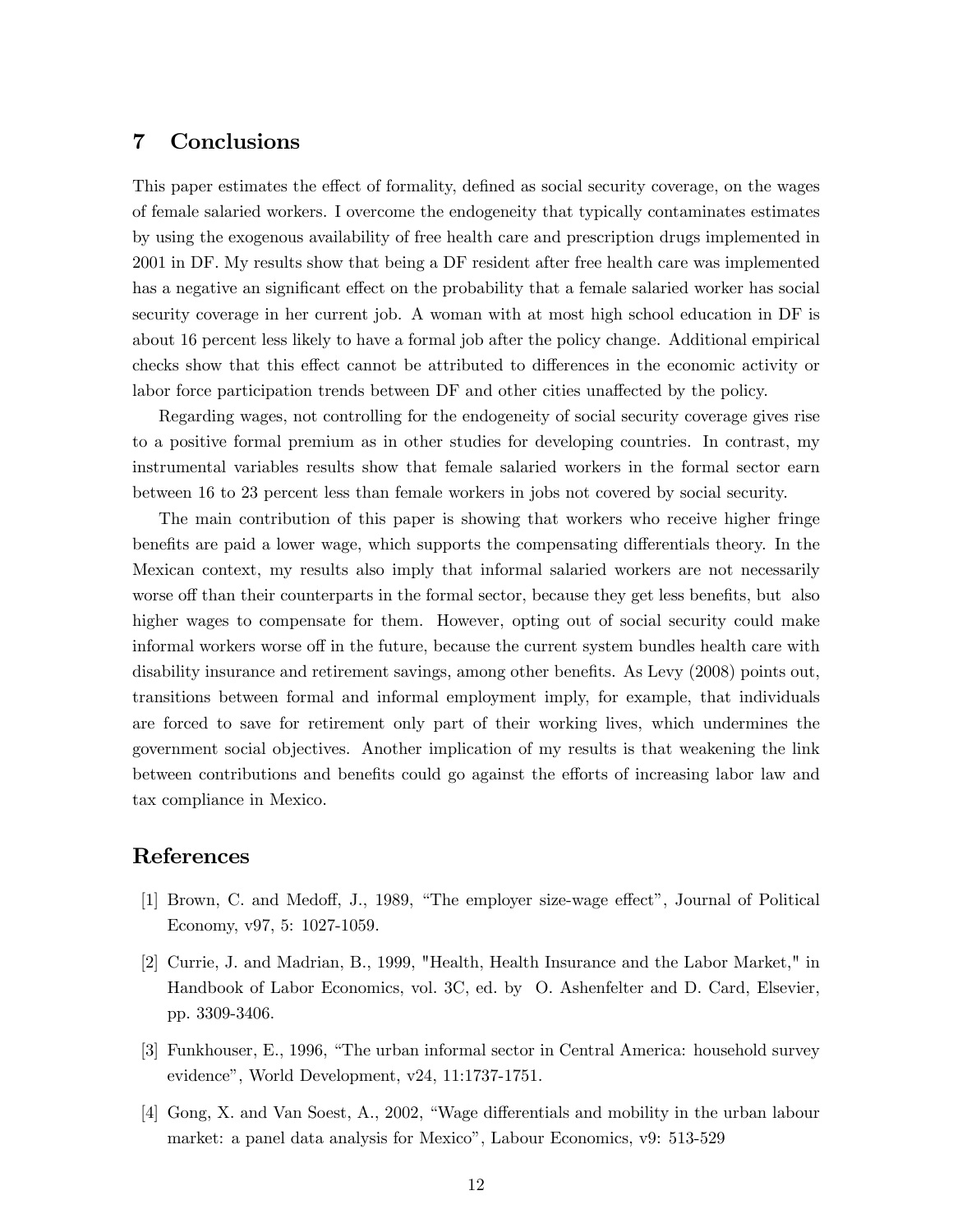- [5] Levy, S., 2008, Good Intentions, Bad Outcomes: Social Policy, Informality and Economic Growth in Mexico, Washington, D.C.:Brookings Institution Press.
- [6] Maloney, W., 1997, "Are LDC labor markets dualistic?", World Bank, mimeo.
- [7] Maloney, W., 1999, "Does informality imply segmentation in urban labor markets? Evidence from sectoral transitions in Mexicoî, The World Bank Review, v13, n2: 273-302.
- [8] Marcoullier, D., Ruiz de Castilla, V. and Woodruff, C., 1997, "Formal measures of the informal sector wage gap in Mexico, El Salvador and Peruî, Economic Development and Cultural Change:367-392
- [9] Olson, C., 2002, "Do Workers Accept Lower Wages in Exchange for Health Benefits?", Journal of Labor Economics, vol. 20, no. 2 pp. S91-S114.
- [10] Pratap, S. and Quintin, E. "Are labor markets segmented in developing countries? A semiparametric approach". European Economic Review, 2006, 7, pp. 1817-1841
- [11] Rebitzer, J. and Robinson, M., 1991, "Employer size and dual labor markets", Review of Economics and Statistics, v73, 4: 710-715
- [12] Rosen, S. 1986, The Theory of Equalizing Differences" in Handbook of Labor Economics, O. Ashenfelter & R. Layard (ed.),vol. 1, chapter 12, pp. 641-692
- [13] Schmidt, C. and Zimmermann, K., 1991, "Work characteristics, firm size and wages", Review of Economics and Statistics: 705-710.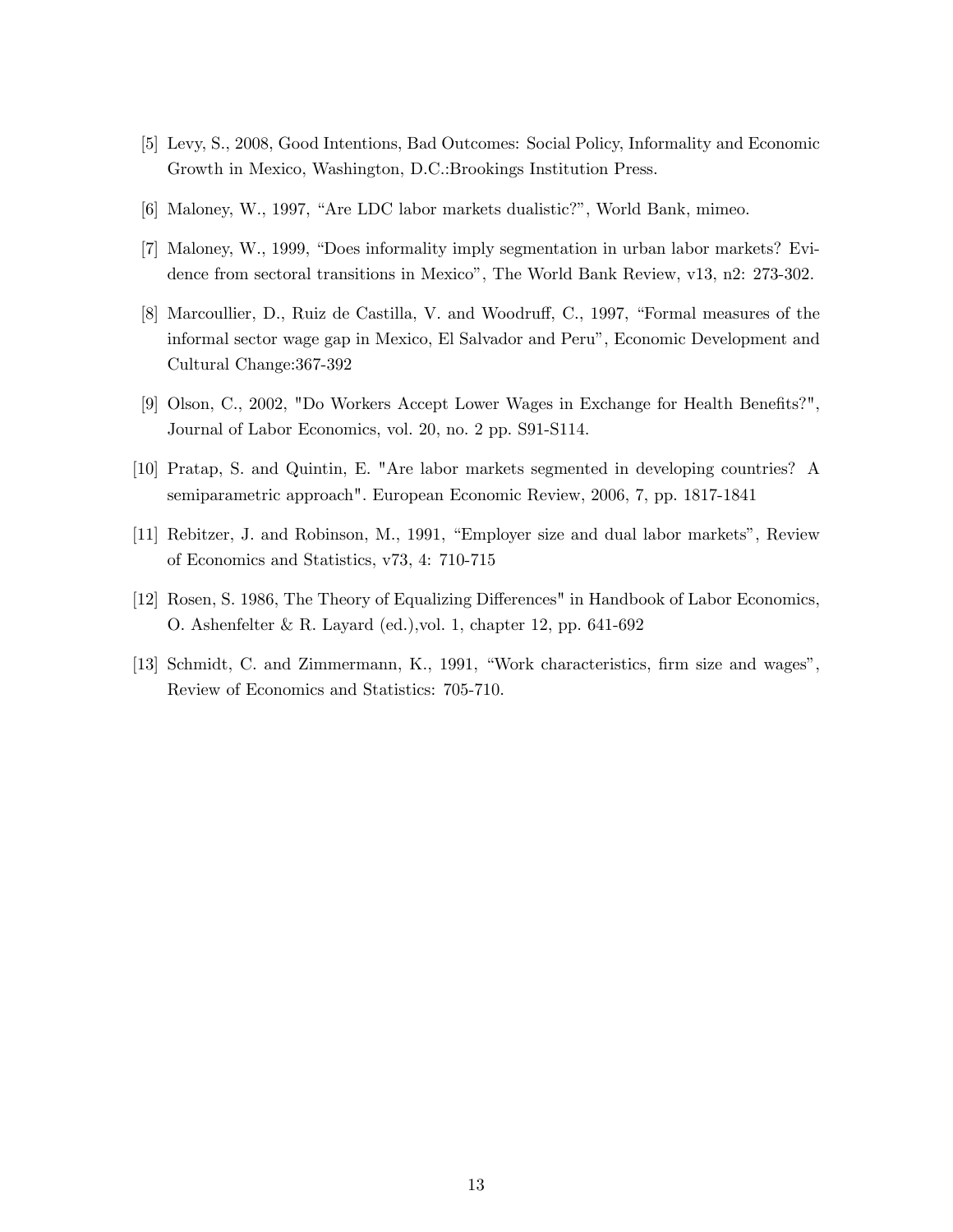|                                       |         | Metro Area of Mexico City |                        | Other cities |           |
|---------------------------------------|---------|---------------------------|------------------------|--------------|-----------|
|                                       | All     | DF                        | <b>State of Mexico</b> | Guadalajara  | Monterrey |
| Formal                                | 0.599   | 0.566                     | 0.508                  | 0.584        | 0.682     |
|                                       | (0.004) | (0.009)                   | (0.010)                | (0.007)      | (0.007)   |
| Real hourly wage                      | 16.305  | 15.968                    | 13.930                 | 15.921       | 18.149    |
|                                       | (0.163) | (0.265)                   | (0.282)                | (0.203)      | (0.418)   |
| Age                                   | 30.423  | 32.553                    | 31.086                 | 29.695       | 29.625    |
|                                       | (0.089) | (0.205)                   | (0.223)                | (0.153)      | (0.158)   |
| Years of education                    | 8.996   | 9.092                     | 8.834                  | 8.814        | 9.225     |
|                                       | (0.022) | (0.053)                   | (0.061)                | (0.037)      | (0.034)   |
| Married                               | 0.434   | 0.444                     | 0.455                  | 0.433        | 0.419     |
|                                       | (0.004) | (0.009)                   | (0.010)                | (0.007)      | (0.007)   |
| Head                                  | 0.133   | 0.173                     | 0.171                  | 0.122        | 0.104     |
|                                       | (0.003) | (0.007)                   | (0.008)                | (0.004)      | (0.004)   |
| Household size                        | 4.471   | 4.552                     | 4.819                  | 3.740        | 5.090     |
|                                       | (0.019) | (0.036)                   | (0.040)                | (0.039)      | (0.029)   |
| Children 0-3 years old in the hh      | 0.224   | 0.178                     | 0.191                  | 0.255        | 0.232     |
|                                       | (0.004) | (0.008)                   | (0.009)                | (0.007)      | (0.007)   |
| Children 4-5 years old in the hh      | 0.241   | 0.215                     | 0.217                  | 0.274        | 0.232     |
|                                       | (0.004) | (0.009)                   | (0.010)                | (0.007)      | (0.007)   |
| Children 6-12 years old in the hh     | 0.560   | 0.477                     | 0.552                  | 0.671        | 0.486     |
|                                       | (0.006) | (0.013)                   | (0.016)                | (0.012)      | (0.010)   |
| Individuals $70+$ years old in the hh | 0.089   | 0.115                     | 0.076                  | 0.059        | 0.113     |
|                                       | (0.003) | (0.007)                   | (0.006)                | (0.003)      | (0.005)   |
| In firms with less than 5 employees   | 0.315   | 0.365                     | 0.303                  | 0.377        | 0.268     |
|                                       | (0.004) | (0.009)                   | (0.006)                | (0.010)      | (0.006)   |
| Number of obervations                 | 15,835  | 2,985                     | 2,398                  | 5,594        | 4,862     |

Table 1: Descriptive Statistics for Female Salaried Workers Before the Program

Standard errors in parentheses. Sample: Female salaried workers with at most high school education (12 years of schooling). The period before the implementation of free health care in DF is from the 2nd quarter of 2000 to the 2nd quarter of 2001. A woman is considered a formal worker if her job is covered by social security.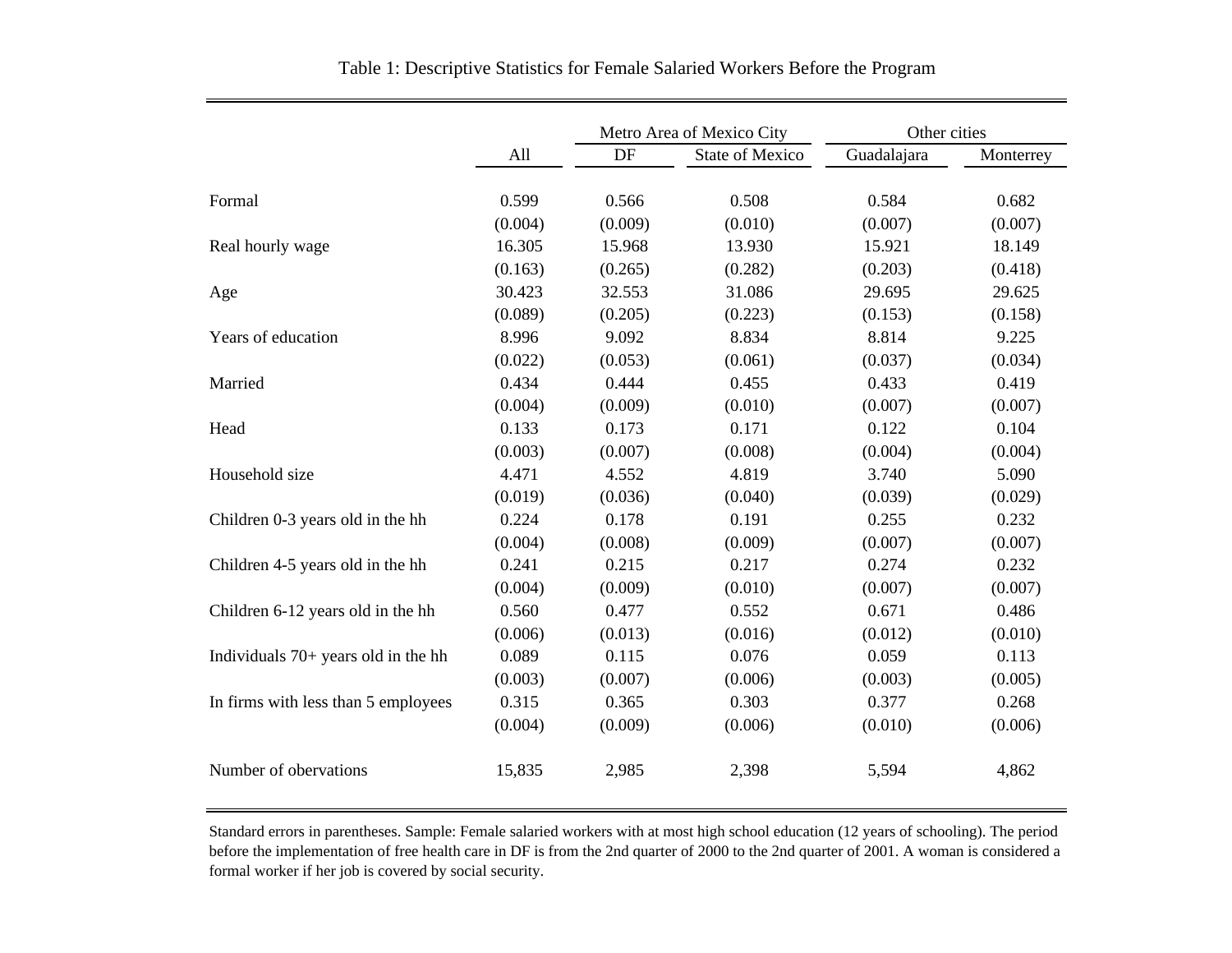|                            | Not DF  | DF      | Difference  |
|----------------------------|---------|---------|-------------|
| Formal                     | 0.607   | 0.566   | $0.041***$  |
|                            | (0.004) | (0.008) | (0.009)     |
| Hourly wage                | 16.390  | 15.970  | 0.422       |
|                            | (0.192) | (0.265) | (0.406)     |
| Age                        | 29.928  | 32.553  | $-2.625***$ |
|                            | (0.099) | (0.205) | (0.228)     |
| Years of schooling         | 8.973   | 9.092   | $-0.119**$  |
|                            | (0.024) | (0.053) | (0.056)     |
| Firm less than 5 employees | 0.304   | 0.363   | $-0.061***$ |
|                            | (0.004) | (0.008) | (0.009)     |
| Number of observations     | 12,854  | 2,985   |             |

Table 2: Tests for Differences in Means Before the Program

Standard errors in parentheses. Sample: Female salaried workers with at most high school education (12 years of schooling). The period before the implementation of free health care in DF is from the 2nd quarter of 2000 to the 2nd quarter of 2001. Women in Guadalajara, Monterrey and the part of Mexico City that belongs to State of Mexico are grouped together in the "Not DF" category. A woman is considered a formal worker if her job is covered by social security.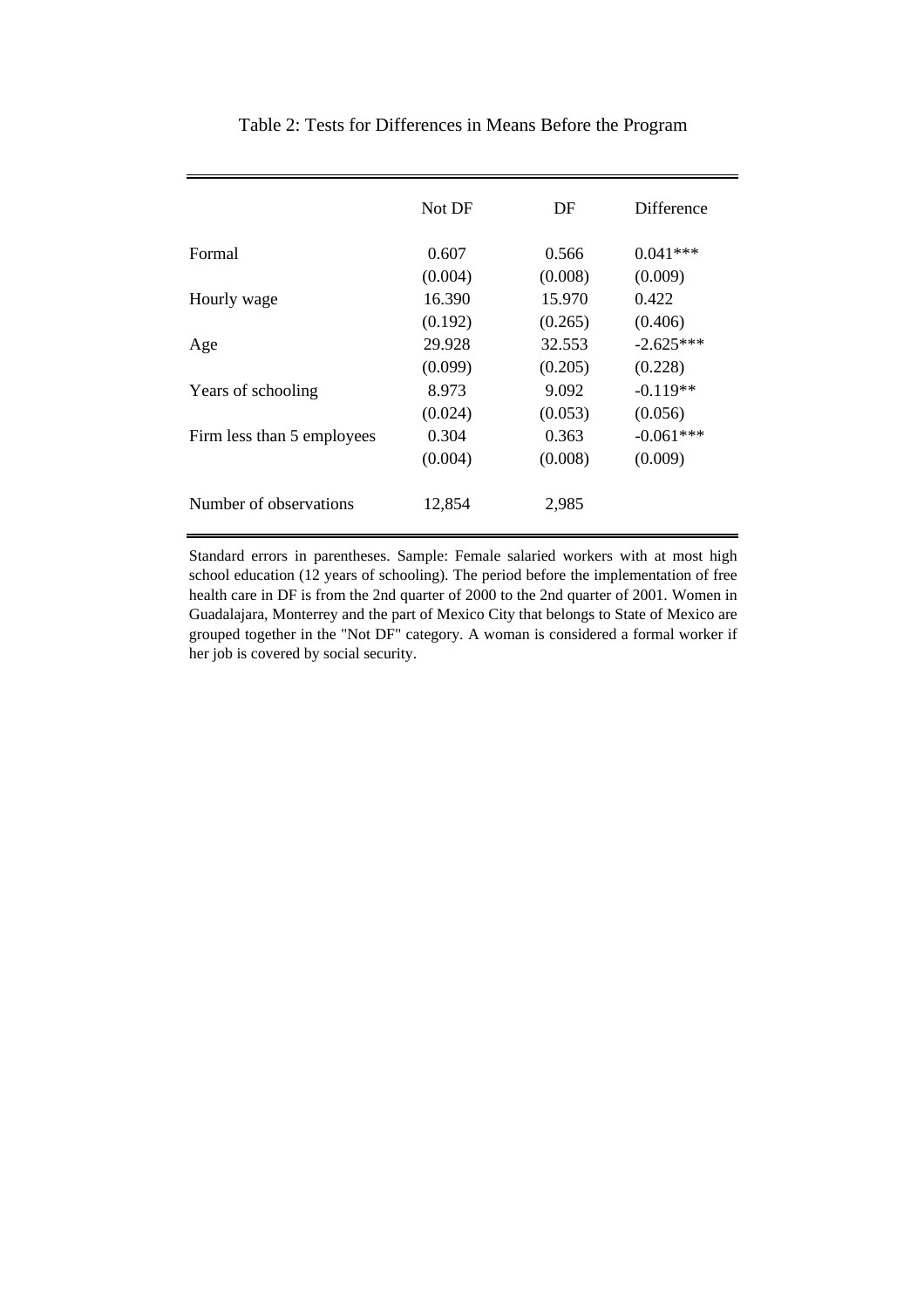#### Table 3: Effect of Free Health Care Access on the Probability of Having a Formal Job

|                                   |      | At Most High<br>School | At Most<br>Secondary   | Younger than<br>30     |
|-----------------------------------|------|------------------------|------------------------|------------------------|
| Estimation with after dummy       |      |                        |                        |                        |
| DF x After                        |      | $-0.047***$<br>(0.018) | $-0.067***$<br>(0.021) | $-0.054**$<br>(0.021)  |
| Guadalajara x After               |      | $-0.0001$<br>(0.015)   | $-0.002$<br>(0.017)    | 0.021<br>(0.018)       |
| State of Mexico x After           |      | $-0.028$<br>(0.019)    | $-0.031$<br>(0.021)    | $-0.0002$<br>(0.022)   |
| Estimation with year interactions |      |                        |                        |                        |
| DF x Year                         |      |                        |                        |                        |
|                                   | 2001 | $-0.030$<br>(0.026)    | $-0.036$<br>(0.032)    | $-0.017$<br>(0.029)    |
|                                   | 2002 | $-0.043*$<br>(0.024)   | $-0.066**$<br>(0.030)  | $-0.053*$<br>(0.032)   |
|                                   | 2003 | $-0.097***$<br>(0.025) | $-0.137***$<br>(0.030) | $-0.071**$<br>(0.030)  |
|                                   | 2004 | $-0.094***$<br>(0.029) | $-0.103***$<br>(0.035) | $-0.125***$<br>(0.035) |
| Guadalaja x Year                  |      |                        |                        |                        |
|                                   | 2001 | $-0.036$<br>(0.023)    | $-0.068***$<br>(0.027) | 0.044<br>(0.027)       |
|                                   | 2002 | $-0.007$<br>(0.021)    | $-0.027$<br>(0.025)    | 0.033<br>(0.025)       |
|                                   | 2003 | $-0.007$<br>(0.022)    | $-0.020$<br>(0.025)    | 0.038<br>(0.025)       |
|                                   | 2004 | 0.003<br>(0.024)       | 0.004<br>(0.028)       | 0.047<br>(0.029)       |
| State of Mexico x Year            |      |                        |                        |                        |
|                                   | 2001 | $-0.041$<br>(0.026)    | $-0.022$<br>(0.032)    | 0.001<br>(0.030)       |
|                                   | 2002 | $-0.033$<br>(0.027)    | $-0.042$<br>(0.030)    | $-0.006$<br>(0.020)    |
|                                   | 2003 | $-0.045**$<br>(0.026)  | $-0.060$<br>(0.030)    | 0.004<br>(0.031)       |
|                                   | 2004 | $-0.048**$<br>(0.031)  | $-0.054$<br>(0.036)    | $-0.012$<br>(0.038)    |
| Proportion in formal job          |      | 0.587                  | 0.524                  | 0.643                  |
| Number of observations            |      | 51,858                 | 35,608                 | 27,651                 |

Probit effects calculated as the difference in predicted probabilities  $Prob(formal=1|city=1, t=1)$ -Prob(formal=1|city=1, t=0)-(Prob(formal=1|city=0, t=1)-Prob(formal=1|city=0, t=0)), where city=(DF, Guadalajara, State of Mexico) and t=(after, years 2001-2004) at the mean of independent variables. Standard errors clustered at the individual level are reported in parentheses. Sample: Female salaried workers with at most high school education (12 years of schooling). A woman is considered a formal worker if her job is covered by social security. All estimations control for age education, number of children of different ages in the household, number of individuals at least 12 years old in the household, number of individuals at least 70 years old in the household and dummies for married, firm size, head of the household, occupation, industry and years. The omitted category for city is Monterrey and the base year is 2000.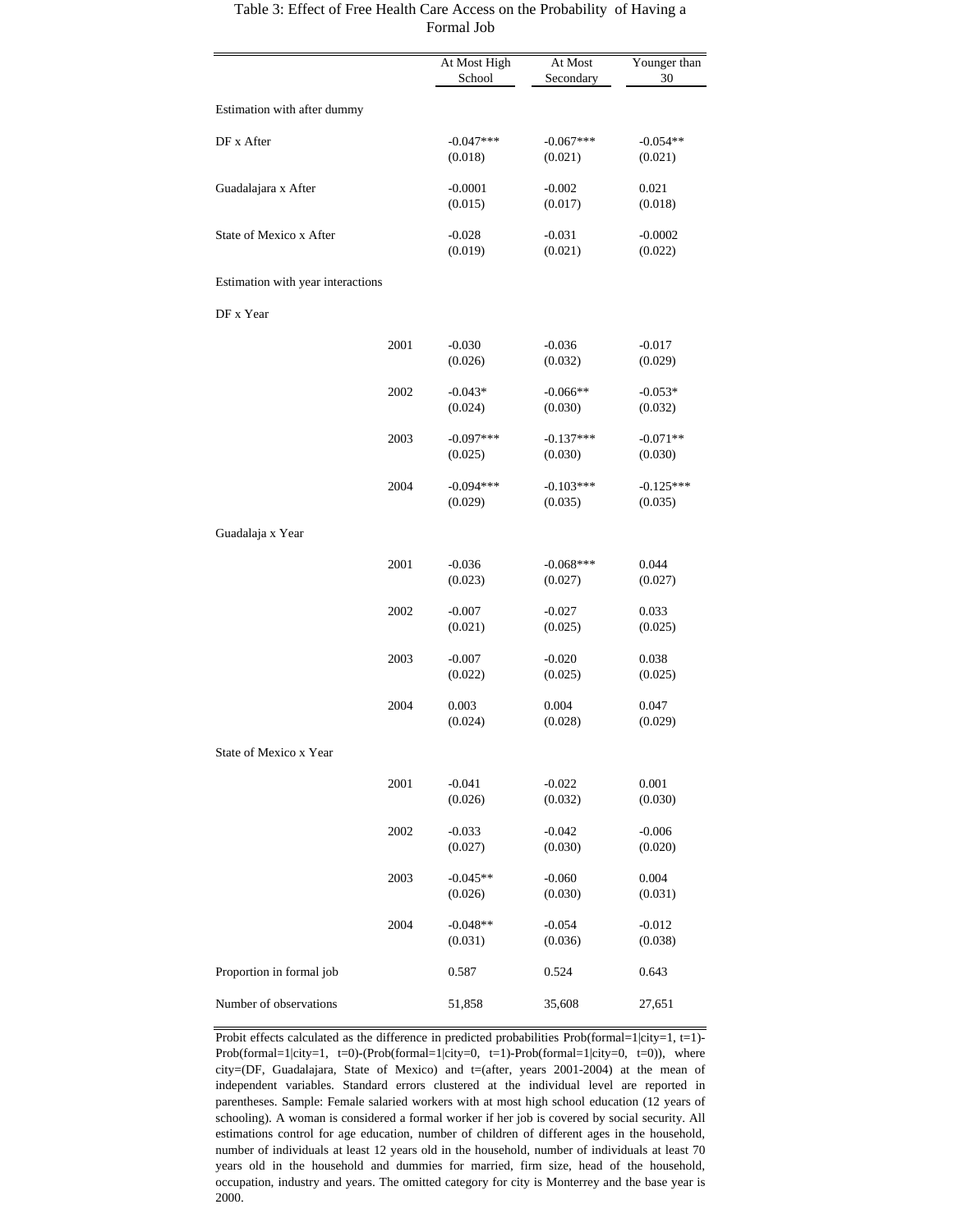|                               | At Most            | At Most    | Younger    |
|-------------------------------|--------------------|------------|------------|
|                               | <b>High School</b> | Secondary  | than 30    |
| Pooled OLS                    |                    |            |            |
| Formal                        | $0.109***$         | $0.114***$ | $0.091***$ |
|                               | (0.008)            | (0.009)    | (0.009)    |
| <b>First-Differences</b>      |                    |            |            |
| Formal                        | $0.100***$         | $0.093***$ | $0.099***$ |
|                               | (0.010)            | (0.011)    | (0.011)    |
| <b>Instrumental Variables</b> |                    |            |            |
| Formal                        | $-0.222***$        | $-0.228*$  | $-0.159**$ |
|                               | (0.084)            | (0.132)    | (0.075)    |
| First-stage coefficient       | $0.908***$         | $0.744***$ | $1.046***$ |
| on fitted probability         | (0.049)            | (0.066)    | (0.049)    |

Standard errors clustered at the individual level are reported in parentheses. Sample: Female salaried workers with at most high school education (12 years of schooling). Secondary education is equivalent to 9 years of schooling. Formal is a dummy variable equal to 1 if the woman has a job covered by social security. All estimations control for age education, number of children of different ages in the household, number of individuals at least 12 years old in the household, number of individuals at least 70 years old in the household and dummies for married, firm size, head of the household, occupation, industry and years. For the IV estimation, fitted probabilities from a probit on the probability of having a formal job are used as an instrument for formal in a 2SLS procedure.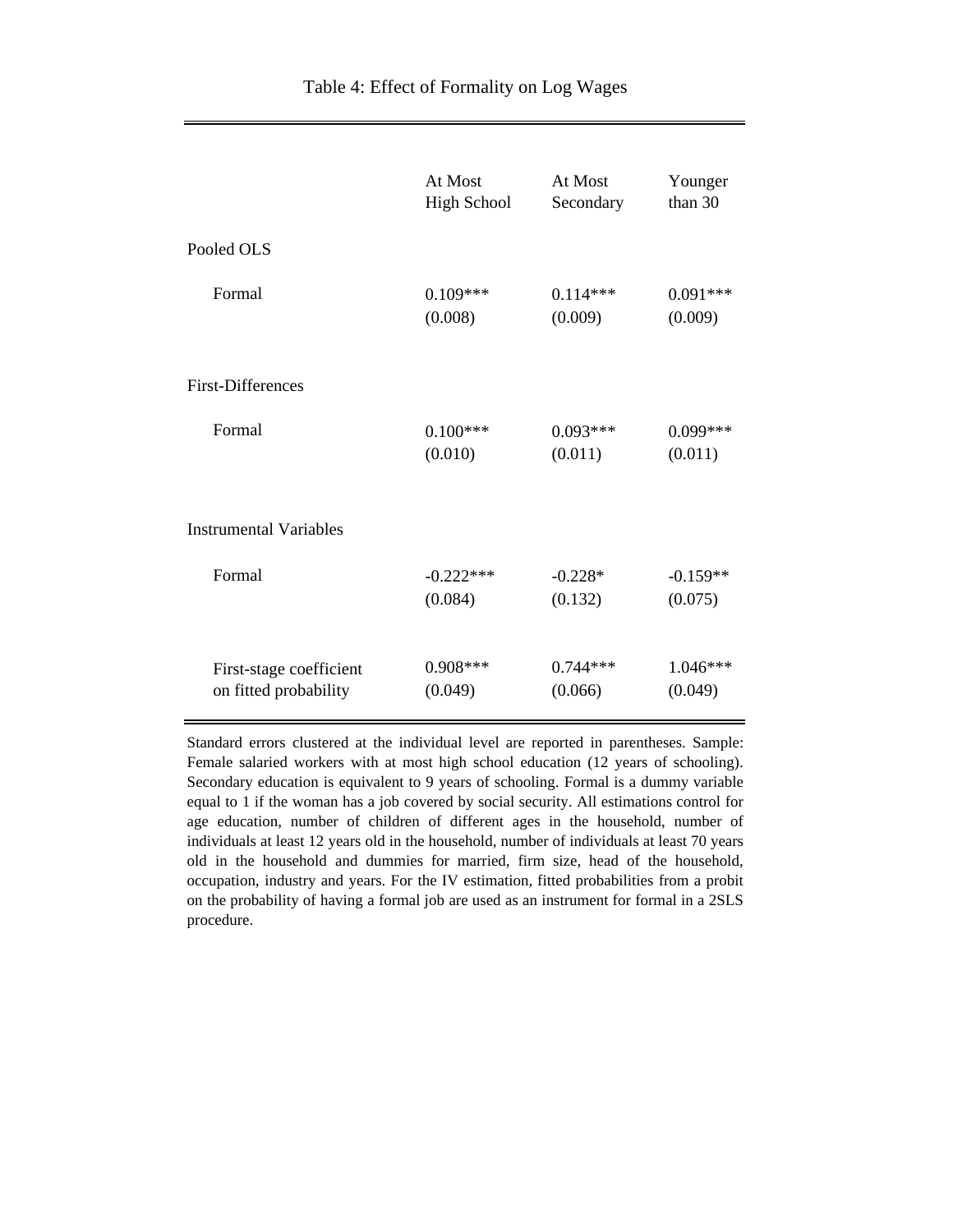|                          | Probit for health<br>care use      | Multinomial Logit for type of health care most<br>frequently used in last 12 months |             |                             |  |
|--------------------------|------------------------------------|-------------------------------------------------------------------------------------|-------------|-----------------------------|--|
|                          | At least once in<br>last 12 months | Private                                                                             | <b>IMSS</b> | Other public<br>health care |  |
| 2004                     | $-0.116*$                          | 0.033                                                                               | 0.063       | $-0.096$                    |  |
|                          | (0.067)                            | (0.085)                                                                             | (0.087)     | (0.067)                     |  |
| Guadalajara              | $-0.011$                           | $0.130**$                                                                           | $-0.081$    | $-0.049$                    |  |
|                          | (0.044)                            | (0.054)                                                                             | (0.053)     | (0.034)                     |  |
| Guadalajara x 2004       | 0.049                              | $-0.186**$                                                                          | $-0.088$    | 0.204                       |  |
| <b>State of Mexico</b>   | (0.067)                            | (0.079)                                                                             | (0.122)     | (0.161)                     |  |
|                          | $-0.110**$                         | 0.016                                                                               | $-0.057$    | 0.041                       |  |
| State of Mexico x 2004   | (0.050)                            | (0.064)                                                                             | (0.062)     | (0.048)                     |  |
|                          | 0.097                              | $-0.129$                                                                            | $-0.103$    | 0.212                       |  |
| DF                       | (0.074)                            | (0.108)                                                                             | (0.130)     | (0.177)                     |  |
|                          | $-0.125***$                        | 0.051                                                                               | $-0.095$    | 0.044                       |  |
|                          | (0.046)                            | (0.059)                                                                             | (0.058)     | (0.042)                     |  |
| DF x 2004                | $0.199***$                         | $-0.104$                                                                            | $-0.165*$   | $0.270*$                    |  |
|                          | (0.058)                            | (0.103)                                                                             | (0.091)     | (0.154)                     |  |
| Sample probability $Y=1$ | 0.665                              | 0.371                                                                               | 0.487       | 0.142                       |  |

Table 5: Use of health care services

Probit and multinomial logit marginal effects are calculated at the mean of the independent variables. Standard errors clustered at the individual level are reported in parentheses. Sample: Female salaried workers with at most high school education from ENESS supplement for 2000 and 2004. All estimations control for age education, number of children of different ages in the household, number of individuals at least 12 years old in the household, number of individuals at least 70 years old in the household and dummies for married, firm size, head of the household, occupation, industry and years.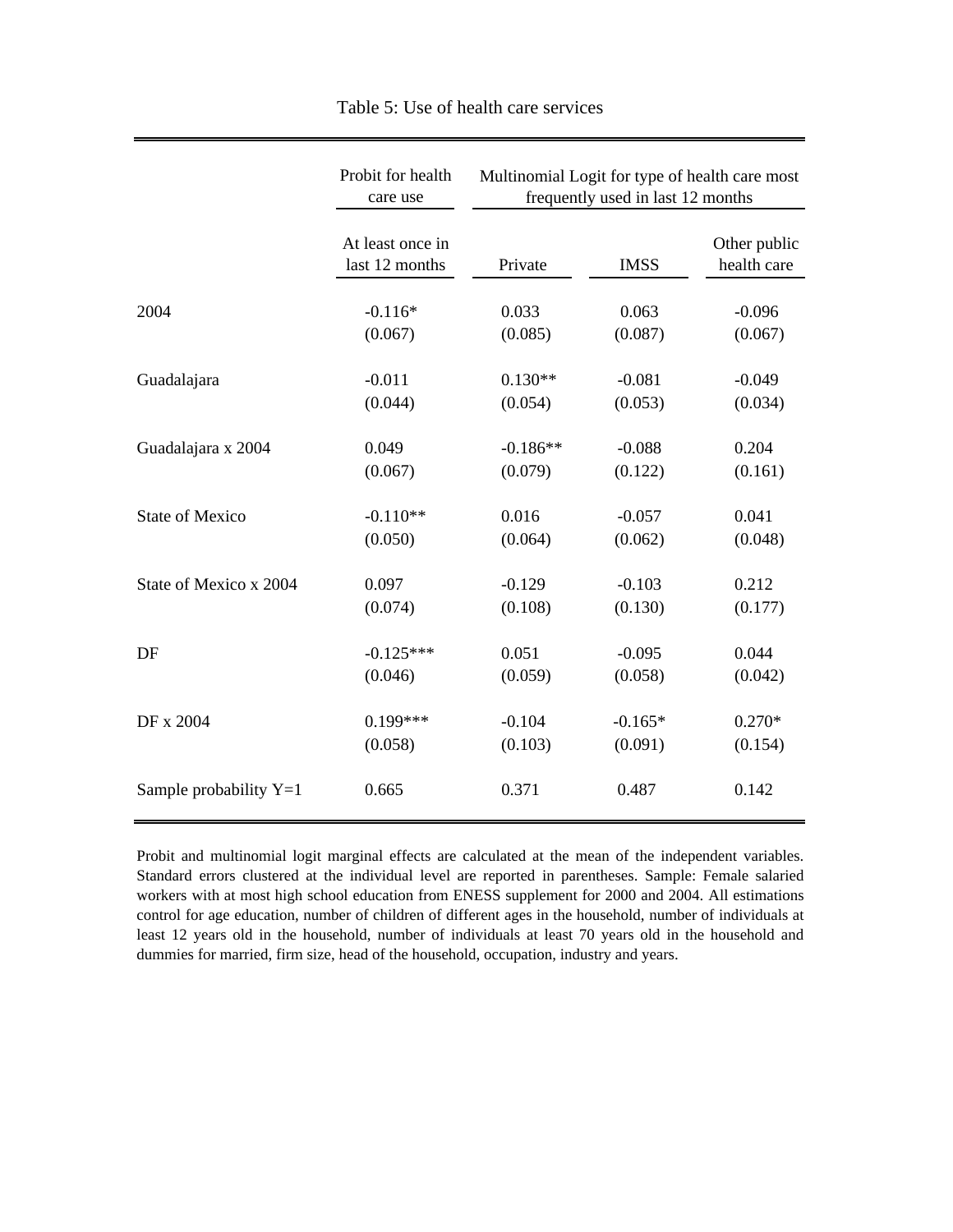

Figure 1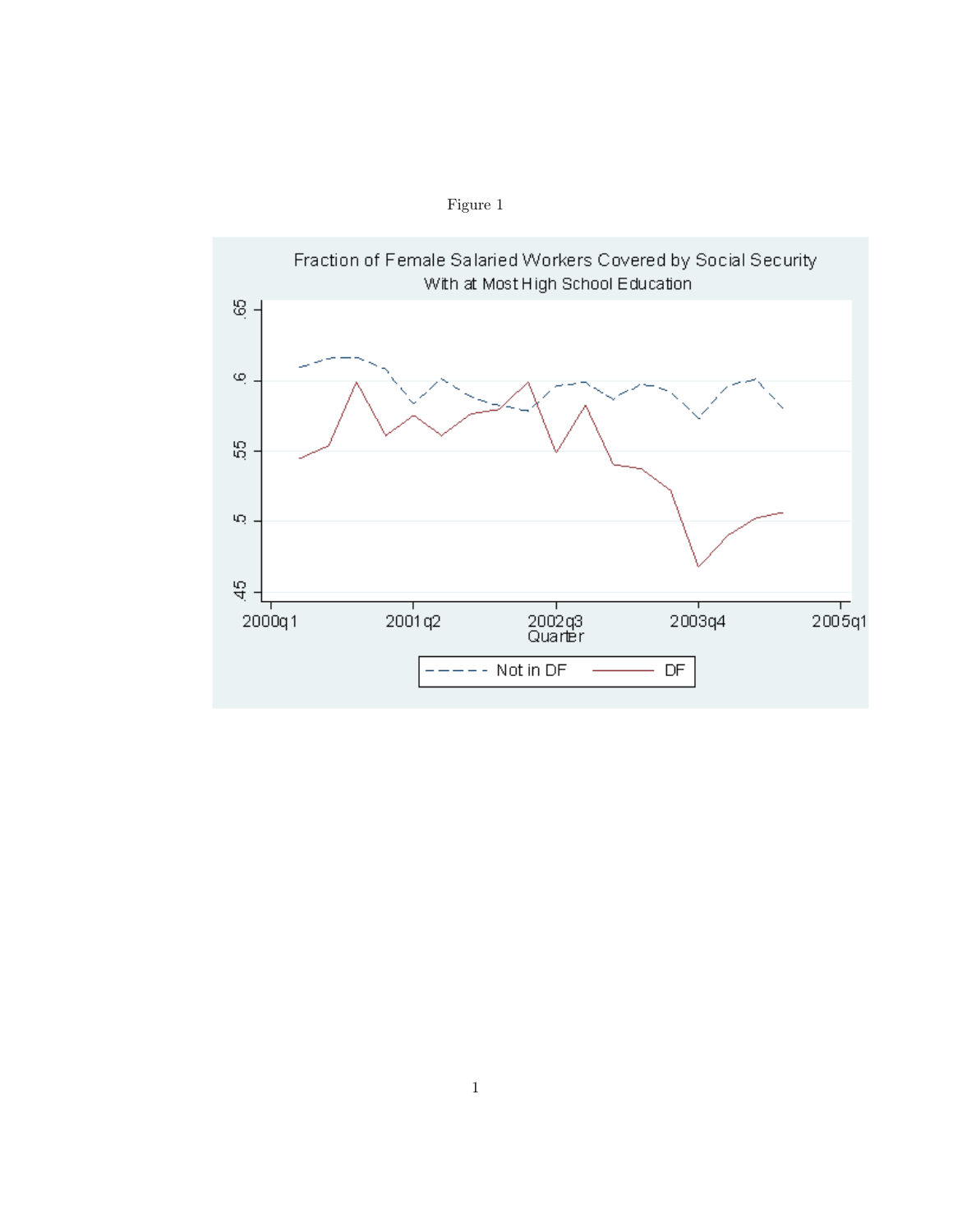

Figure 2: Unemployment Rate